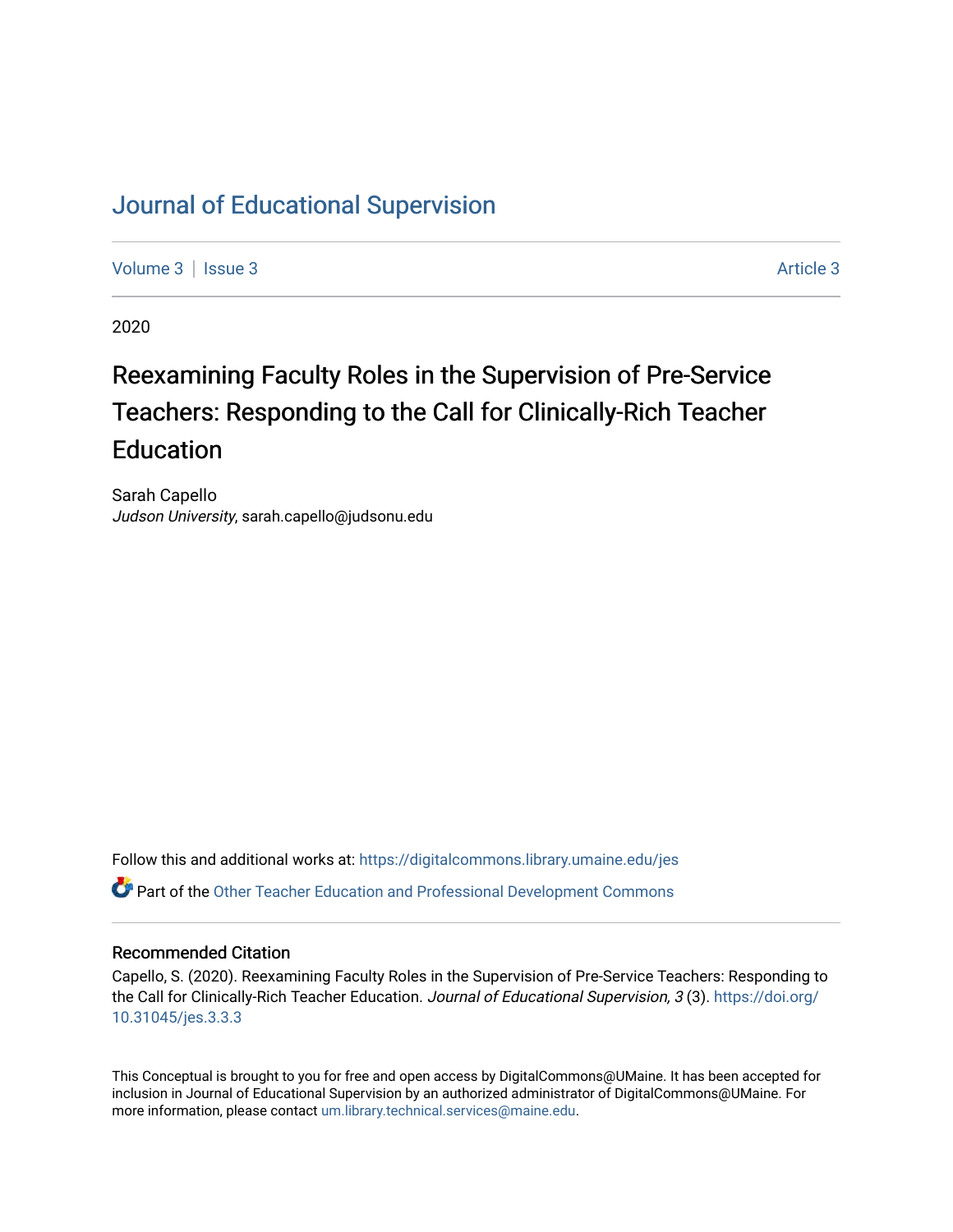**Reexamining Faculty Roles in the Supervision of Pre-Service Teachers: Responding to the Call for Clinically-Rich Teacher Education**

Journal of Educational Supervision  $18 - 42$ Volume 3, Issue 3, 2020 DOI:<https://doi.org/10.31045/jes.3.3.3> <https://digitalcommons.library.umaine.edu/jes/>

## **Sarah Capello <sup>1</sup>**

## **Abstract**

In an effort to integrate university coursework with field-site experiences and bolster pre-service teacher learning, national teacher education organizations have charged teacher education programs with embedding teacher preparation within clinically-rich experiences. These reforms have resulted in expanded and increasingly complex conceptions of pre-service teacher supervision and the university supervisor, which have affected not only traditional supervisors but all university-based teacher educators. This paper presents a framework that maps the shifting roles of four university-based teacher educators: program administrators, research faculty, teaching faculty, and adjunct faculty due to changing notions of clinically-rich preservice teacher supervision. This framework demonstrates how faculty roles have become more inclusive of supervisory tasks, more integrated with school-site learning, and faculty are in closer communication with each other regarding pre-service teacher growth. Supporting new faculty roles within clinically-rich supervision requires adequate training for all faculty, appropriate institutional recognition for supervision, and rethinking departmental organization and culture.

## **Keywords**

clinically-rich practice; pre-service teacher supervision; faculty roles; teacher education

**Corresponding Author:** Sarah Capello (Literacy Education, Judson University, 1151 North State Street, Elgin, IL 60123, USA) email: sarah.capello@judsonu.edu

<sup>&</sup>lt;sup>1</sup> Judson University, Illinois, USA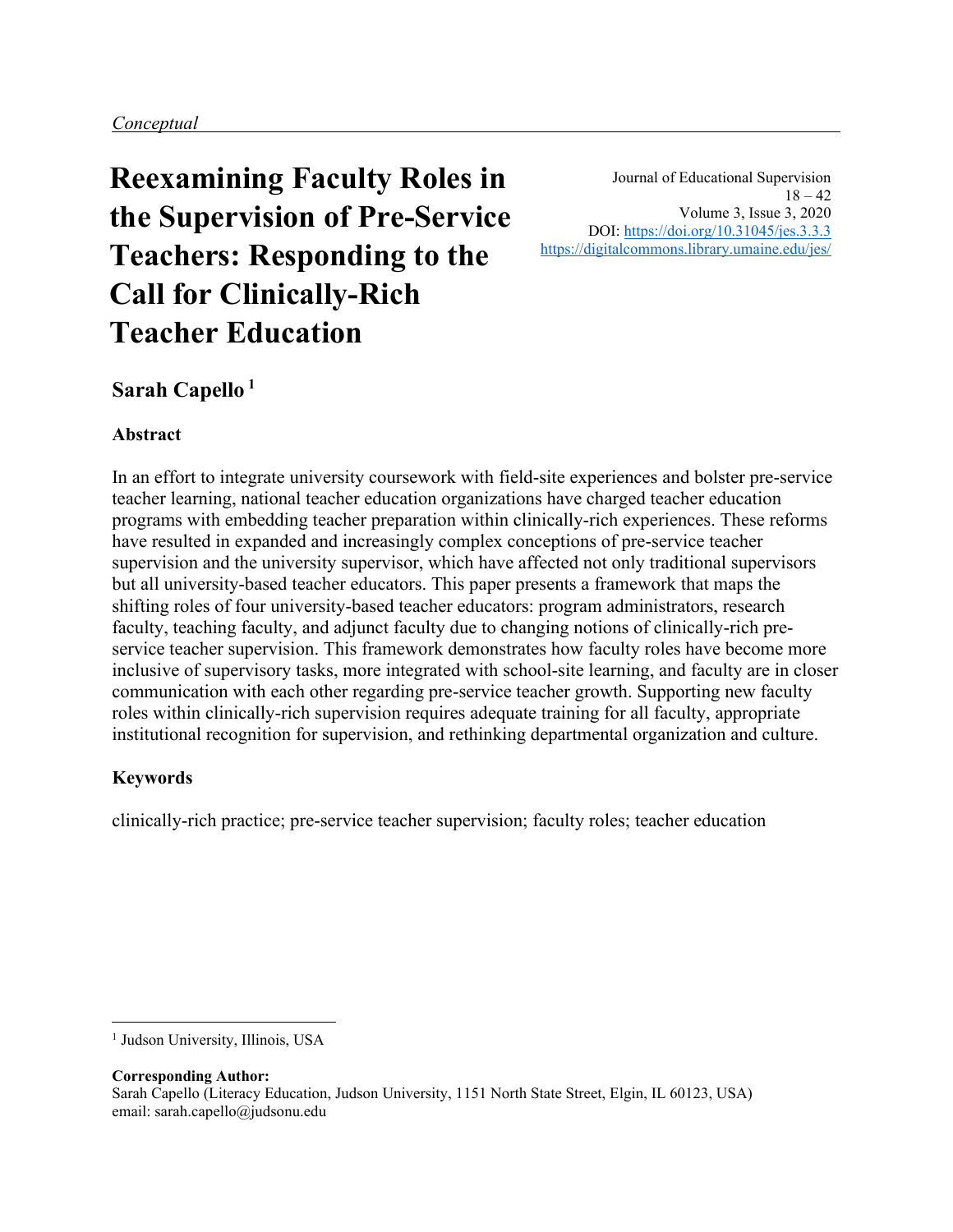#### **Introduction**

Over the last 10 years, major teacher education organizations have revamped the charge for teacher education institutions to increase the role of clinical experiences in the preparation of pre-service teachers (PSTs) (AACTE, 2010, 2018; NCATE, 2010). This call for reform comes in light of shifting conceptions of teacher education from a behavioral perspective where faculty trained PSTs, sometimes in laboratory settings, to enact specific teaching practices and behaviors to cognitive and sociocultural perspectives where faculty teach PSTs to develop reflective practices that a) foster their own and their students' learning and b) consider social, historical, interpersonal, and instructional aspects of students, schools, and communities (Clift & Brady, 2005; Gelfuso et al., 2015; Grossman et al., 2009; Le Cournu & Ewing, 2008). Researchers and practitioners are rethinking PSTs not as blank slates or empty buckets to be filled with best practices but as individual, intellectual professionals with their own schooling experiences, beliefs, and strengths and with the ability to reflect on the pedagogical and instructional beliefs that they carry into certification programs and classroom teaching. In this light, scholars have pointed to the misaligned model of teacher education where university coursework is disconnected from field experiences and foundations courses are disconnected from methods courses (Grossman et al., 2009). Situating teacher preparation within clinically-rich practice<sup>2</sup> seeks to bridge the theory-practice gap that plagues teacher education by fostering academic learning about the teaching profession and supporting the application of that learning by utilizing both university and school-site teacher educators for the professional growth of PSTs (AACTE, 2018).

The transition from traditional models of teacher education to teacher education in clinically-rich practice shifts the roles and functions of those in teacher education, and there is some research on what this looks like for specific roles. For example, the work of Burns and colleagues (Burns & Badiali, 2016; Burns et al., 2016a, 2016b; Burns & Yendol-Hoppey, 2015) has been at the forefront in describing the changing role of the university supervisor within clinically-rich teacher preparation. However, what is less known is how other teacher education faculty roles change as programs become more clinically-rich, specifically in regard to the supervision of PSTs. While some studies have contributed to the shifting roles of individual actors such as supervisors (Burns & Badiali, 2015; Burns et al., 2016a; Gimbert & Nolan, 2003), full-time faculty (Beck & Kosnik, 2002; Steadman & Brown, 2011), and adjunct faculty (Jennings & Peloso, 2010) within clinically-rich PST supervision, there is a lack of research that portrays a holistic picture of how supervision in clinically-rich teacher education affects university-based teacher educators.

Unfortunately, the implementation of federal and state accountability policies such as the *No Child Left Behind Act* (NCLB) and the *Every Student Succeeds Act* (ESSA) has resulted in a culture of high-stakes teacher evaluation that has seeped into teacher education. PST evaluation frameworks such as the Danielson framework and edTPA have the potential to disrupt the aims of clinically-rich teacher education and leave supervisors, who are primarily tasked with evaluating PSTs, with conflicting functions. High-stakes evaluations and accountability policies

<sup>&</sup>lt;sup>2</sup> While acknowledging that a variety of terms exist to describe this work, I use clinically-rich practice to encompass teacher preparation programs' attempts to integrate university coursework with authentic professional experiences within P-12 settings throughout the teacher preparation program.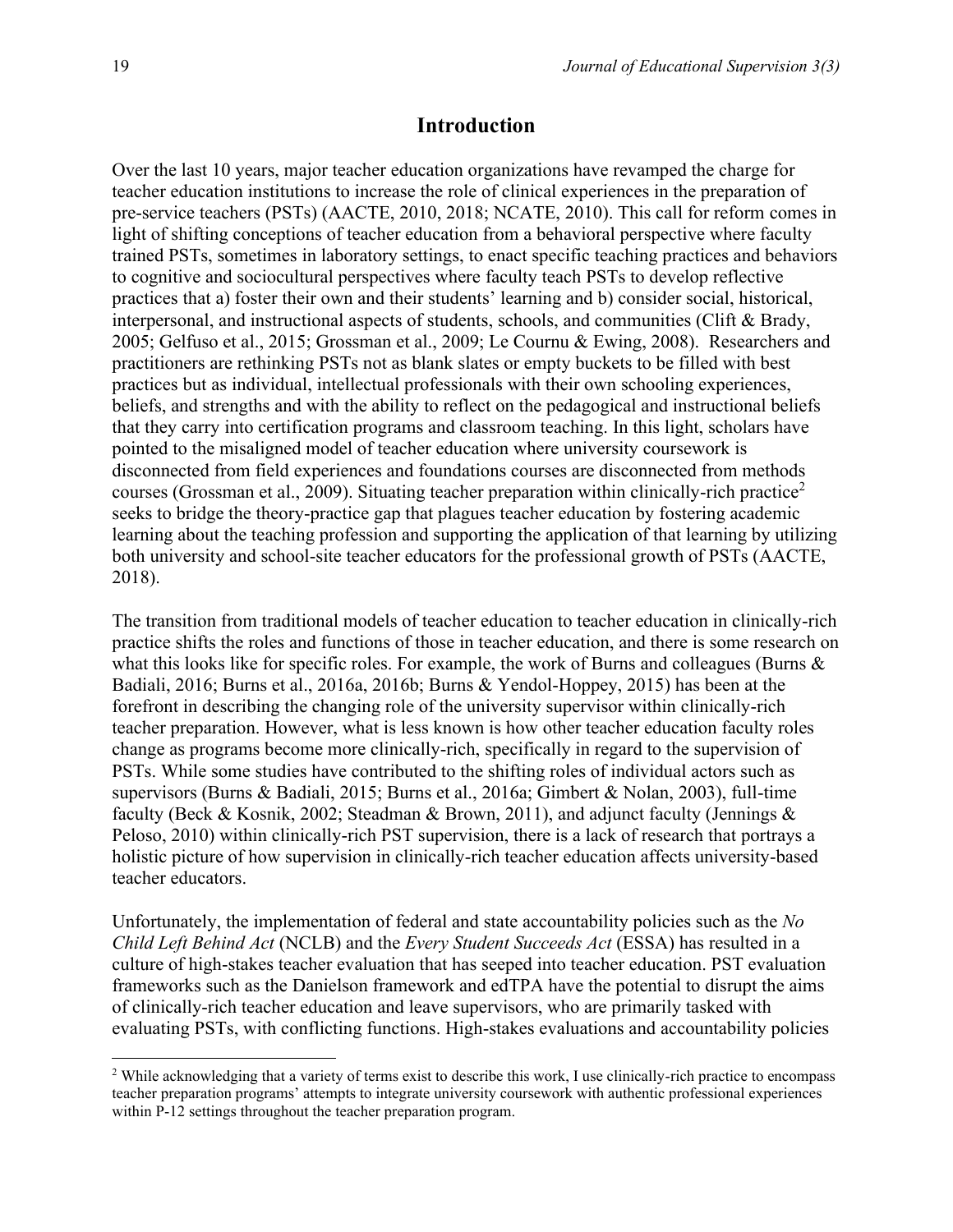conflate supervision for professional growth with accountability and evaluation, which are intended to ensure high-quality program graduates and PST competence (Burns & Badiali, 2015; Glanz & Hazi, 2019; Glickman et al., 2014; Mette et al., 2017; Palmeri & Peter, 2019).

While acknowledging the effects of the current accountability climate on PST supervision and evaluation, this paper seeks to contribute to a gap in the literature on shared PST supervisory tasks within clinically-rich teacher preparation amongst teacher education faculty. To do so, I first review the existing research on individual university-based teacher educators' roles within clinically-rich teacher preparation, specifically related to supervising PSTs, and then propose a conceptual model of reimagined faculty roles and role functions that demonstrates how revised conceptions of PST supervision are driving the change in faculty's roles and how shared PST supervision has the potential to mitigate some of the effects of high-stakes accountability reform in teacher preparation. Although the mentor teacher<sup>3</sup> plays a critical role in the supervision of PSTs, this framework is limited to university-based teacher educators for the purpose of considering how teacher education reform impacts the work of those in higher education. Thus, this study focuses on the changing roles of administrators, research faculty, full-time teaching faculty, and adjunct faculty as they pertain to the supervision of PSTs in clinically-rich contexts.

### **Literature Review**

The AACTE (2010) positioned the  $21<sup>st</sup>$  century as a "watershed" (p. 2) moment in reframing teacher education. Major teacher education organizations and researchers are considering teaching as having the dual structure of an academic field of study and a "clinical practice profession" (AACTE, 2010, p. 2); therefore, PSTs need to be trained not only in the academy but also in clinical settings like laboratory schools, professional development schools (PDSs), and residency programs. Although expressions of clinically-rich practice vary in theory and practice and are bound by local context (AACTE, 2010; Le Cornu & Ewing, 2008), national reforms have proposed, and local research is finding, similar characteristics of clinically-rich teacher education. In this section, I first define clinically-rich teacher education and provide a picture of its primary characteristics based on current research and calls for reform. Next, I discuss the role of the supervisor in clinically-rich practice, and, finally, I offer ways that clinically-rich teacher preparation has shifted conceptions of what supervision is and who supervises PSTs.

#### **Characterizations of Clinically-Rich Teacher Education**

The National Council for the Accreditation of Teacher Education's (NCATE) Blue Ribbon Report (2010) clearly articulated a framework for teacher education that integrated coursework and field experiences and resulted in programs that are "fully grounded in clinical practice and interwoven with academic content and professional courses" (p. ii). This framework is centered on K-12 public schools serving as clinically-rich sites for the practical application of PST academic learning, socialization into the teaching profession, and accountability (NCATE, 2010). NCATE proposed 10 principles for clinically-rich programs that included: (a) a focus on student learning and the development of PST content knowledge, pedagogical skill, and problem-solving supported by data-driven assessment, and (b) embedded, ongoing clinical

<sup>&</sup>lt;sup>3</sup> I use mentor teacher here following AACTE's (2018) definition: "a teacher who serves as the primary schoolbased educator for teacher candidates completing clinical practice or an internship" (p. 12).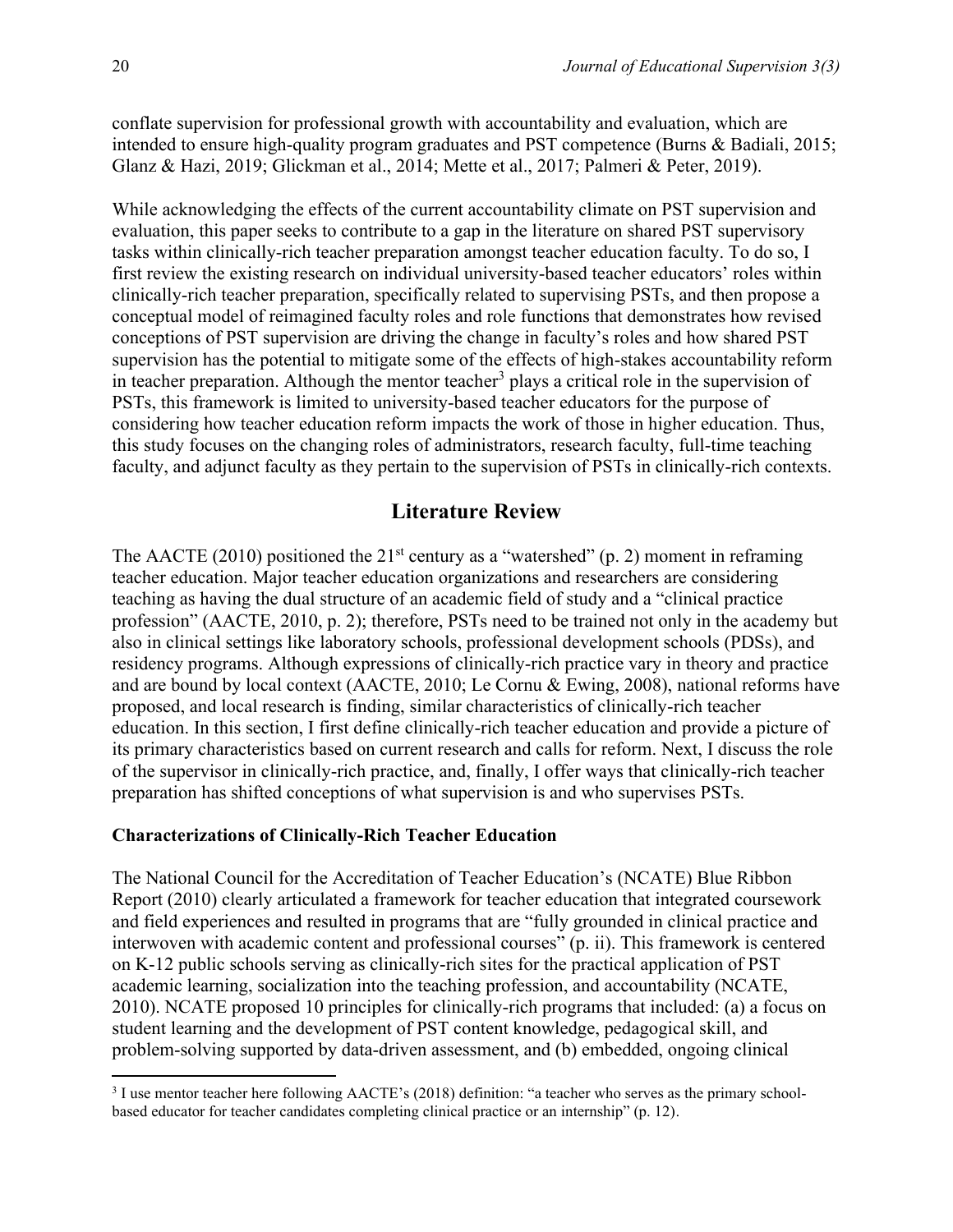experiences that portray the clinical site as a professional learning community and strategic partner that is intended to prepare future teachers. This model is supported by high-quality clinical educators from the university and school site as well as data-driven research into the effectiveness and outcomes of the program.

Following NCATE's Blue Ribbon Report (2010), the AACTE (2018) proposed the following definition of clinical practice: "Teacher candidates' work in authentic educational settings and engagement in the pedagogical work of the profession of teaching, closely integrated with educator preparation coursework and supported by a formal school-university partnership" (p. 11). Their model of clinical practice aims to:

prepare high-quality educators with and through a pedagogical skill set that provides articulated benefits for every participant, while being fully embedded in the PK-12 setting...[It is] an interwoven structure of academic learning and the professional application of that knowledge—under the guidance of skilled school-based and university-based teacher educators. (AACTE, 2018, p. 6)

In an earlier policy brief, AACTE (2010) put forth eight central components of clinical preparation that included: (a) strong school-university partnerships, (b) high-quality clinical settings, (c) appropriate placements, (d) clinical teachers, (e) coordinating faculty, (f) a schoolbased curriculum, (g) clinical work that lasts the length of the teacher education program, (h) and ongoing performance assessment of the PST.

Aside from teacher education programs increasing the amount of time PSTs spend at the school site and a focus on integrating content knowledge with the application of pedagogical skill, embedded in AACTE's (2018) definition of clinical practice is the idea that clinically-based teacher education should be reciprocal in engendering rich learning opportunities for not only the university and PST but also for mentor teachers, administrators, students, and the school-site community. Le Cornu and Ewing (2008) proposed a framework for teacher education within clinical experiences wherein all members of the learning community—the university-based and school-based actors—focused on building their own learning as well as the learning of others in the community. Within the context of clinically-rich practice, PDSs serve as sites of rich immersion for PSTs in public schools that are committed to PST training, ongoing professional learning for in-service teachers, and student learning (Goodlad, 1994; NCATE, 2001). Burns and Yendol-Hoppey (2015) argued that supervision within the PDS is "simultaneous professional learning of all school and university-based stakeholders for the betterment of PreK-12 student learning" (p. 99). Through this dual focus on PST learning and professional development of inservice teachers, the PDS becomes a lever for simultaneous renewal of both the school site and the university site, which results in strengthened K-12 education and teacher education programs (Burns & Yendol-Hoppey, 2015; Goodlad, 1994). Thus, clinically-rich teacher preparation reframes teacher education from an individual focus on the learning and professional growth of the PST to a focus on the learning and professional growth of the PST and the teacher educator community. It also socializes PSTs into a professional learning model that advocates lifelong learning through professional learning communities.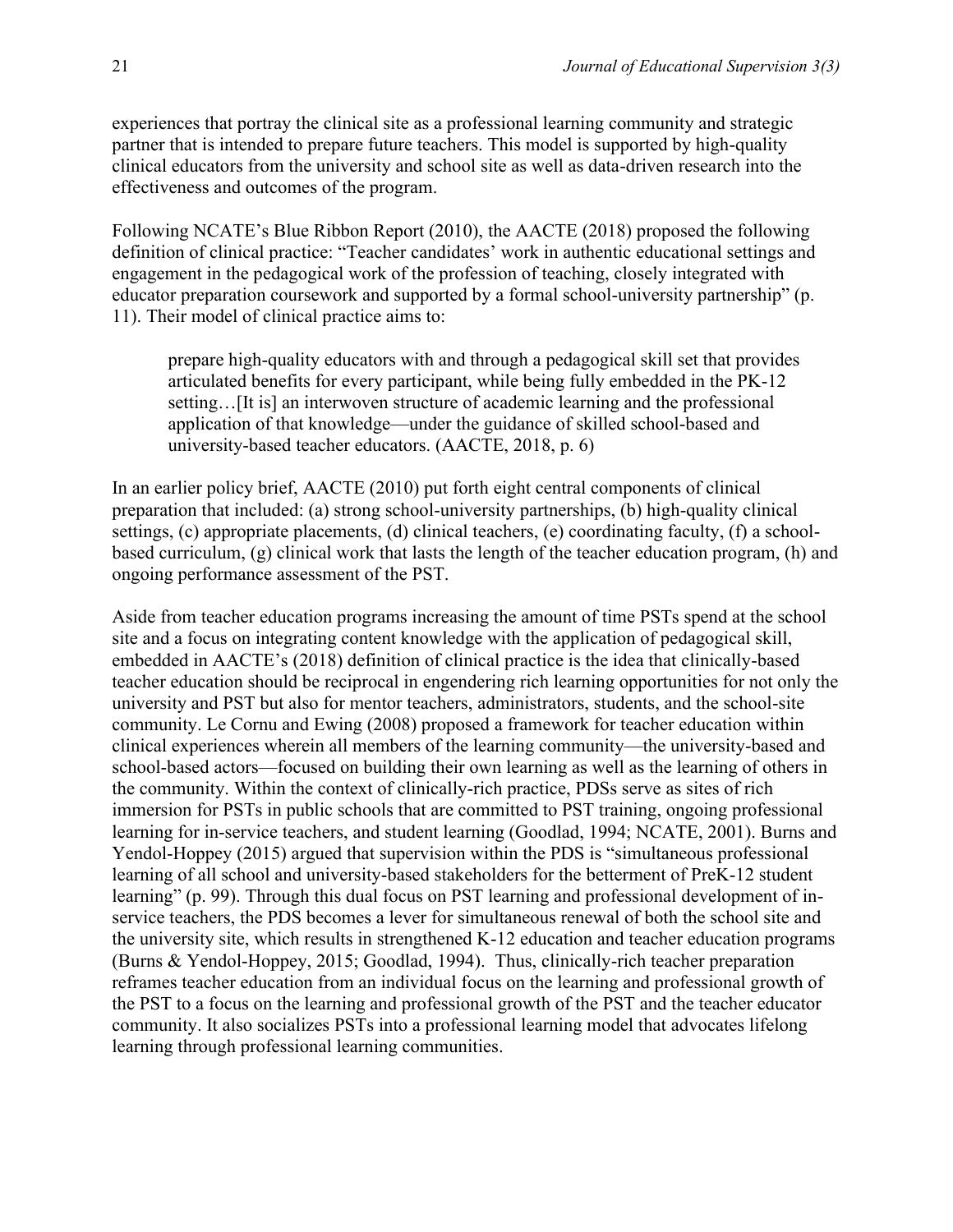Finally, clinically-rich teacher preparation requires strong school-university partnerships. In order to be successful in this endeavor, schools and universities need to have "a shared and vested interest" in PST education and in-service teacher professional development (Burns & Yendol-Hoppey, 2015, p. 98) that includes maintaining positive, reciprocal relationships (Le Cornu & Ewing, 2008). Like the traditional mentor teacher-supervisor-student teacher triad (e.g., Bullough & Draper, 2004), school-university partnerships can be spaces where tensions arise amongst teacher educators from multiple sites due to personal or professional differences (Beck & Kosnik, 2002; Clift & Brady, 2005; Gimbert & Nolan, 2003; Martin et al., 2011). For example, McCormack et al. (2019) reported that university supervisors encountered mentor teachers whom the supervisors felt were not using best practices either for their content area and grade level or for the growth and development of the student teacher; however, the supervisors were unsure how to approach the mentor teacher due to a lack of their own professional preparation. In an effort to support these partnerships, university-based teacher educators should take care to avoid perpetuating an actual or perceived hierarchy between the school-site and the university (Christianakis, 2010; Le Cornu & Ewing, 2008).

Stemming from policy documents from national teacher education organizations and recent empirical and conceptual research, five primary characteristics of clinically-rich teacher education emerge. It: (a) is embedded within clinical practice with student learning at the forefront, (b) integrates the learning of content knowledge with pedagogical skill, (c) results in reciprocal learning and relationships among field-site and university-based actors, (d) socializes PSTs into a professional community that advocates lifelong learning, and (e) depends on longterm school-university partnerships.

### **The Changing Role of the Supervisor Due to the Expansion of Clinical Experiences in Teacher Preparation**

The shift to clinically-rich teacher preparation has perhaps had a greater effect on the university supervisor than any other university-based actor. This is likely because the supervisor has traditionally been the only university-based teacher educator to bridge the school and university site and attempt to integrate the learning at both sites (Burns et al., 2016b; Martin et al., 2011). In the decade since NCATE's Blue Ribbon Report (2010), the work of supervising PSTs has significantly changed due to shifting understandings of PST supervision. Recently, AACTE (2018) offered the first nationwide definition of university supervisors: "a specific type of boundary-spanning teacher educators who engage in evaluation, coaching, instruction, and partnership and assume expanded and multiple responsibilities within, and often across, each of these four domains" (p. 12). In AACTE's lexicon, supervisors are engaged in clinical coaching, which "represents the bridge between the work of university-based and school-based teacher educators engaged in teacher preparation and the practices in which these individuals engage" (2018, p. 11). These reforms, in addition to recent empirical and conceptual work on PST supervision, have shifted who supervises, what supervisors do, and how supervisors are positioned.

First, notions of who supervises PSTs have gravitated from adjunct faculty or doctoral students to all who engage in the work of teacher education at the school and university sites (Burns & Yendol-Hoppey, 2015). In alternative models of PST supervision, teacher educators have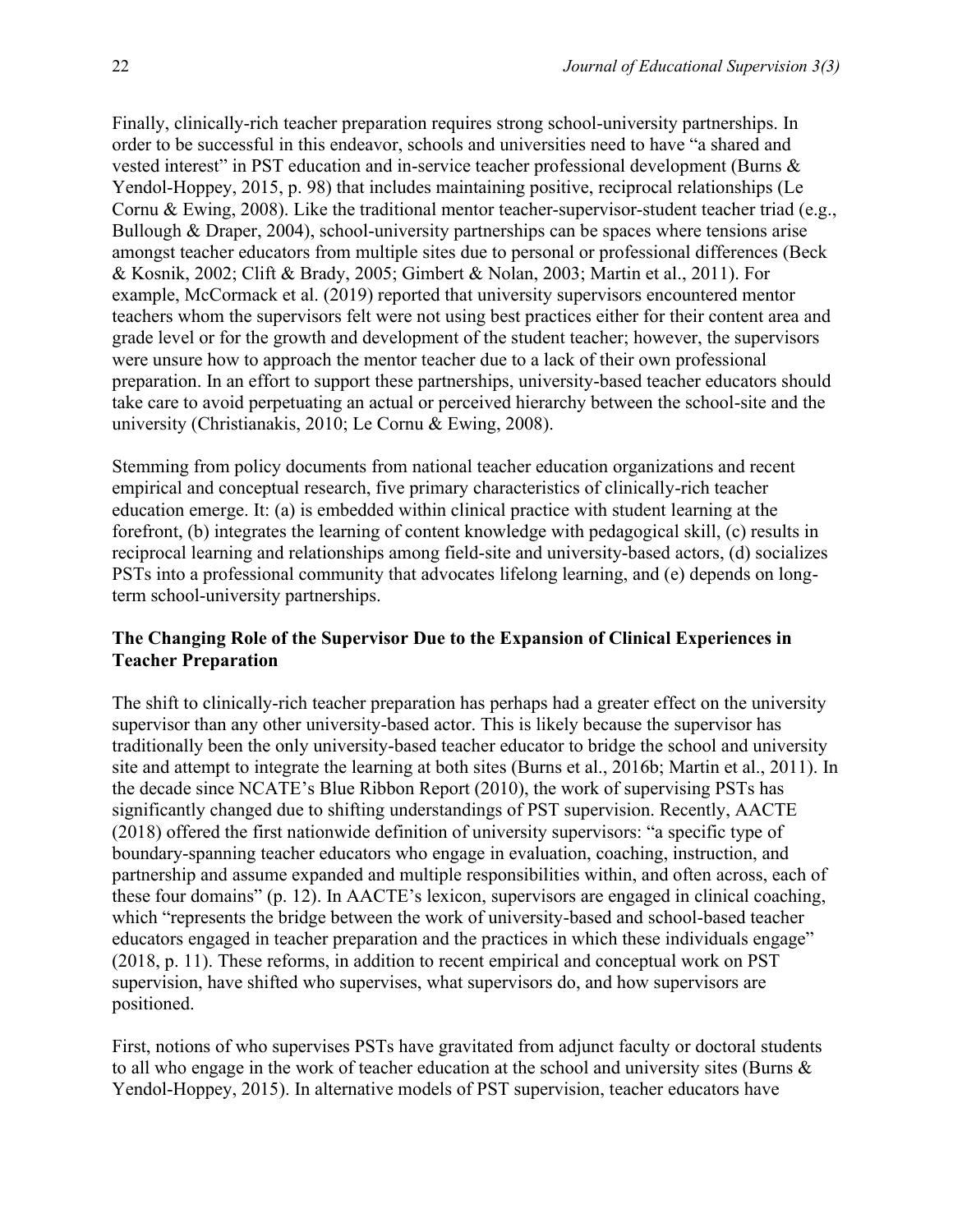proposed utilizing teacher education faculty (Beck & Kosnik, 2002; Steadman & Brown, 2011), adjunct faculty (Jennings & Peloso, 2010), the mentor teacher or multiple mentor teachers (Rodgers & Keil, 2007; Wilson, 2006), and professional learning communities (Le Cornu & Ewing, 2008) to supervise PSTs. Thus, the identity of the supervisor has been widely expanded to be more inclusive of all university-based teacher educators having the potential to either supervise PSTs directly or to reconsider their work as contributing to the larger project of supervising PSTs. The role is also shifting from being enacted independently somewhere between the university and school site to being enacted collaboratively at both sites. Multiple models suggest partnering various actors to enact the work of supervision together (Borko  $\&$ Mayfield, 1995; Burns & Yendol-Hoppey, 2015; Le Cornu & Ewing, 2008; Rodgers & Keil, 2007). This conception of clinical supervision is a radical departure from relying on retired teachers or administrators, doctoral students, and other adjunct faculty to infrequently and independently observe and evaluate PSTs, and it signals greater investment and buy-in into PST supervision from national teacher education organizations and teacher education scholars.

In addition to *who* is supervising, clinically-rich practice has also transformed conceptions of *what* supervisors should be doing. Clift and Brady's (2005) literature review of research on methods coursework and field experiences from 1995-2001found that the research on PST supervision focused on supervisors' roles and evaluating PSTs. Ten years later, Burns et al. (2016a, 2016b) conducted a meta-analysis of the literature on supervision in the era of clinicallyrich teacher education and found that the primary work of supervisors was to foster PST learning and categorized supervisors' work according to five tasks: (a) targeted assistance, (b) individual support, (c) collaboration and community, (d) curriculum support, and (e) research for innovation. Other scholars have called for increased supervisor mentoring of PSTs (Rodgers & Keil, 2007), promoting PST reflection (Burns et al., 2016b), increased supervisor knowledge of both PSTs and students in classrooms (Gimbert & Nolan, 2003), and differentiated supervision (Burns & Yendol-Hoppey, 2015; Gimbert & Nolan, 2003). Essentially, supervisors in clinicallyrich practice are tasked with developing PSTs' content knowledge and pedagogical skills, building, supporting, and sustaining school-university partnerships and relationships among actors within those partnerships, and fostering their own professional growth. Burns and Yendol-Hoppey (2015) asserted that supervision in PDSs span multiple fields including teaching, supervision, teacher education, and instructional leadership, and they listed a plethora of interpersonal, technical, and pedagogical skills required of supervisors. The authors concluded, "It is likely that this knowledge base is so extensive that no one person can possess all of the knowledge" (Burns & Yendol-Hoppey, 2015, p. 109). Therefore, the supervision of PSTs in clinically-rich practice must be shared among those enacting the functions of supervision, which now encompasses a much broader pool of educators.

One important supervisory task that has significantly shifted in clinically-rich practice and warrants highlighting is navigating relationships. Although supervisors have previously been tasked with managing relationships among triad members (Bullough & Draper, 2004; Korthagen et al., 2006; Martin et al., 2011), they are becoming responsible for negotiating an increased number of complex relationships among multiple school-site and university-based actors (Burns & Yendol-Hoppey, 2015; Martin et al., 2011). For school-university partnerships to succeed, the university must make an intentional effort to develop and sustain long-term partnerships with the school site through community building and reciprocal relationships (AACTE, 2010; Le Cornu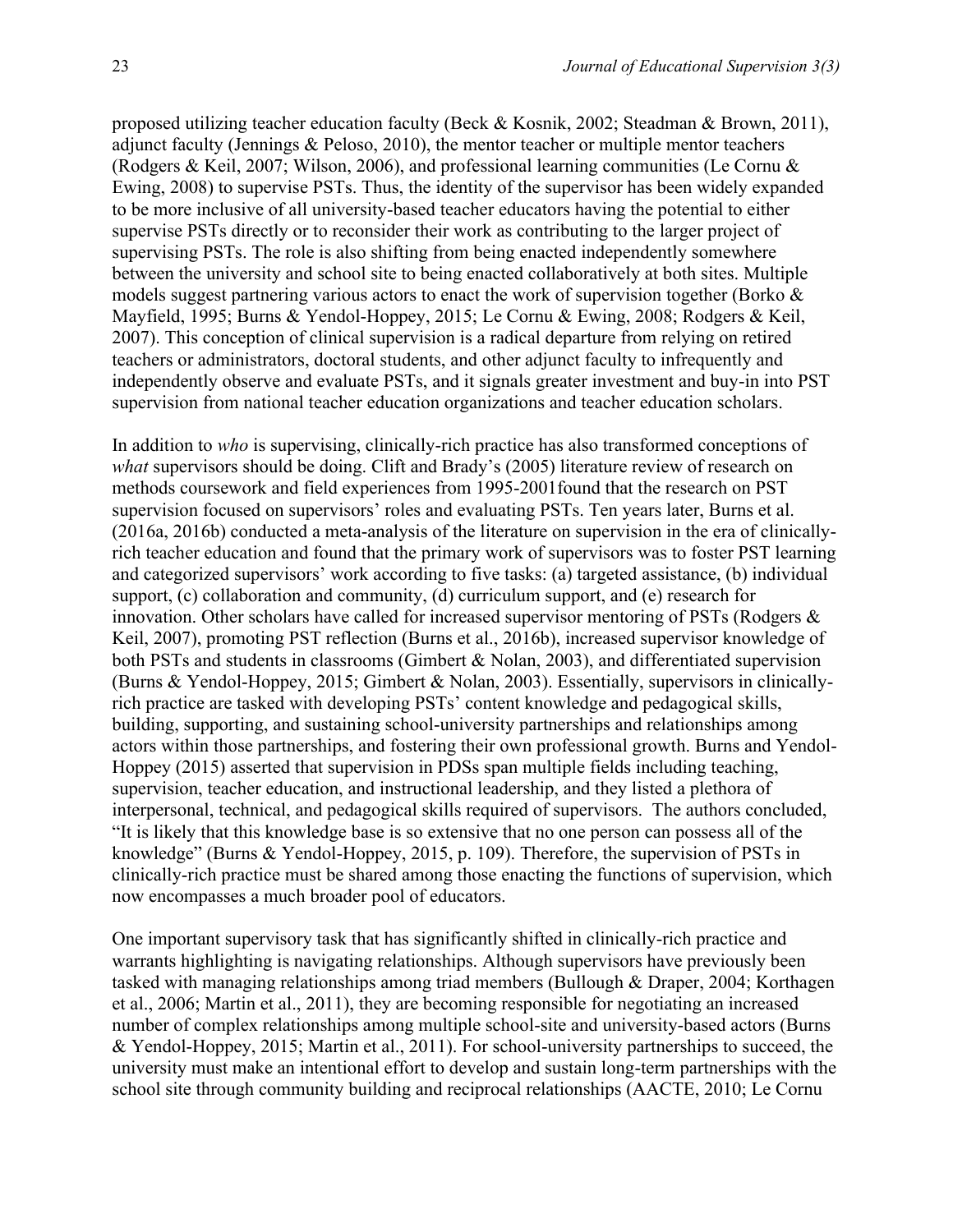& Ewing, 2008; NCATE, 2010). Therefore, clinically-rich supervision requires supervisors to be interacting and collaborating with more school-based teacher educators and stakeholders than ever before. Relationship and community building, and the sustainment of those relationships and communities, becomes a significant added responsibility for university-based clinical supervisors.

A second supervisory task that may shift within clinically-rich practice is evaluating PSTs. The terms, supervision and evaluation, are often used interchangeably, although some scholars argue they have different meanings, purposes, and functions (Burns & Badiali, 2015; Burns et al., 2016a; Mette et al., 2017; Nolan & Hoover, 2010; Palmeri & Peter, 2019). Mette and colleagues posited that supervision is formative for the purpose of "professional growth" and evaluation is summative for the "assessment of performance" and should factor into administrative and employment decisions (Mette et al., 2017, p. 710; Mette et al., 2020; Mette & Riegel, 2018). Recent research has documented the conflation of evaluation and supervision specifically within teacher education (Burns & Badiali, 2015; Glickman et al., 2014; Palmeri & Peter, 2019) and found that tensions exist for PST supervisors between these tasks (Burns & Badiali, 2015; Capello, 2020). Unfortunately, recent federal and state accountability policies and frameworks for in-service teachers and PSTs such as Race to the Top, ESSA, the Danielson framework, the Marzano framework, and edTPA have created an educational culture that emphasizes high-stakes evaluation over instructional supervision to foster teacher growth (Burns & Badiali, 2015), conflates formative and summative feedback (Mette et al., 2020), and forces supervisors into evaluative roles (Mette et al., 2017) even though an undue supervisory focus on evaluation is detrimental to building relationships with PSTs, risk-taking, meaning making, and PST growth (Burns & Badiali, 2015; Ochieng' Ong'ondo & Borg, 2011). Furthermore, overly evaluative supervisors hold power over PSTs since supervisors complete high-stakes PST assessments and may also assign a practicum grade or provide a professional recommendation. This power dynamic can lead PSTs to attempt to please their supervisors in inauthentic ways to earn high scores or favorable recommendations (Burns & Badiali, 2015; Ochieng' Ong'ondo & Borg, 2011). Burns and Badiali (2015) argued, "This corruption of supervision primarily as evaluation subverts teacher development" (p. 434).

Scholars have suggested that tensions between supervision and evaluation can be alleviated in clinically-rich supervision through professional development (Burns & Badiali, 2015), by clearly delineating the evaluative and educative functions of supervision for PSTs and supervisors (Palmeri & Peter, 2019), and by engaging in shared supervision whereby teacher learning begins at the post-secondary level with university-based supervisors and continues through the teaching career with field-site supervisors (Burns & Badiali, 2015). Although it seems unlikely that highstakes evaluation of teachers will wane from state and federal policy, PST evaluation shared among university and school-site supervisors may lead to a more democratic assessment of PST growth and may encourage PSTs to engage in authentic teaching and reflections on practice when the supervisor is present.

Thirdly, the way supervisors are positioned is shifting. As noted earlier, as teacher educators move from behavioral-oriented perspectives to cognitive and sociocultural perspectives in preparing teachers, supervisors are less commonly being positioned as experts transmitting knowledge from the university site and more frequently being framed as colleagues and co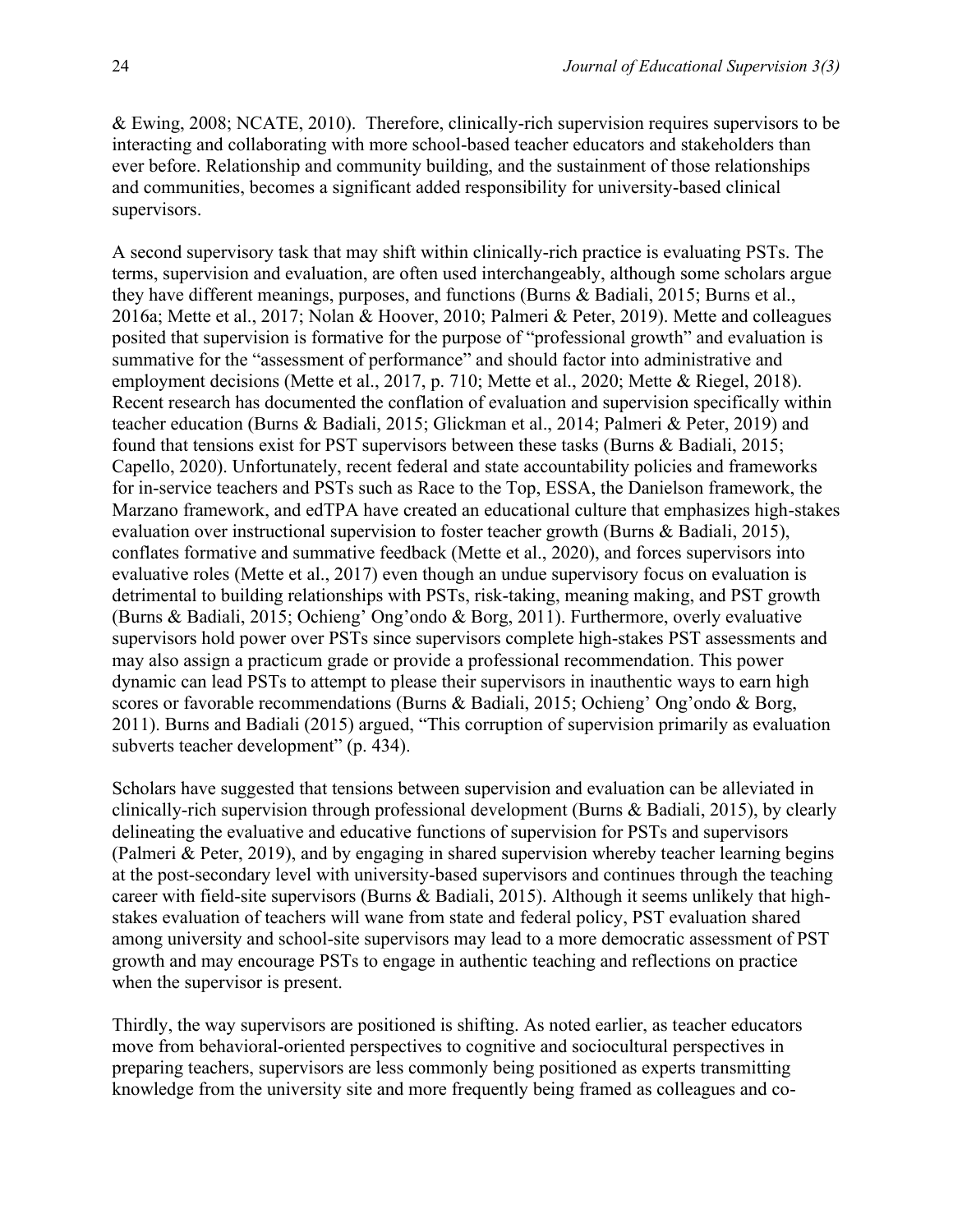learners with the PST and other learning community members. Gelfuso et al. (2015) argued that supervisors function as a "knowledgeable other" (n.p.) rather than an expert other, which moves away from a belief of the PST as a *tabula rasa* and the idea that teaching is a technical skill irrespective of context of practice. Similarly, Le Cornu and Ewing's (2008) learning community model reframes the supervisor-PST relationship from an expert-novice relationship to a relationship of "shared learning and joint construction of what it means to teach" (p. 1803). Mentoring in the learning community also becomes "a process of co-learning" (Le Cornu & Ewing, 2008, p. 1803).

Furthermore, in the past decade, there has been a flurry of scholarship on supervisors' identity development that positioned supervisors' work in unbounded spaces. Scholars (Cuenca et al., 2011; Tsui & Law, 2007; Williams, 2014; Zeichner, 2010) have borrowed concepts such as boundary spaces (Akkerman & Bakker, 2011), boundary zones (Tuomi-Gröhm et al., 2003), and boundary crossing and third space (Bhabha, 1994) to theorize supervisors' work between the school site and the university. Working in this space "involves crossing and re-crossing, and negotiating and re-negotiating, professional and personal boundaries between different but closely connected sites of professional practice" (Williams, 2014, p. 317). Within those sites, supervisors are tasked with carefully navigating a "web of relationships" in multiple social contexts (Martin et al., 2011, p. 305). This work is complex, "inherently ambiguous" (Williams, 2014, p. 317), and a no man's land owned by neither party (Akkerman & Bakker, 2011) where intersecting and overlapping boundaries are constantly drawn and redrawn (Williams, 2014). Reflecting on his experience as a transitioning teacher educator, Elfer (2012) wrote, "I imagined myself as a sort of hybrid character trapped somewhere in between the worlds of classroom practice, teacher education, and scholarship" (p. 6). Negotiating the third space is especially difficult for new supervisors and supervisors who are simultaneously developing teacher educator identities (Cuenca, 2010; Ritter, 2007; Williams, 2013). However, the third space is also a place for learning (Akkerman & Bakker, 2011). It offers an opportunity for supervisors to develop new perspectives on teaching and learning as they engage in the clinical site, reexamine their pedagogy, and move toward developing teacher educator identities (Bullock, 2012; Cuenca, 2010; Williams, 2013). Furthermore, positioning supervisors' work in the third space can be helpful, because third space theory abandons traditional binaries like theory and practice or university supervisor and mentor teacher. Therefore, third space positioning allows for the democratic intermixing of practitioner and research knowledge that could lead to an epistemological shift that recognizes and respects the importance of practitioner knowledge in teacher education (Zeichner, 2010). Although this work demonstrates the complex positioning of PST supervisors between the school and university sites, it remains to be seen whether calls for school-university partnerships that have attempted to bring teacher education closer to the school site will affect supervisors' positioning. It may be that reframing what supervision is and who does the work of supervising PSTs in clinically-rich teacher preparation will complicate supervisors' positioning across faculty roles.

The transition from the triad model of supervision to supervision in clinically-rich practice has radically disrupted ideas about who supervises, what supervision is, and how university-based supervisors are positioned. Leading scholars in this area are now calling for PST supervision to be communal rather than individual, because the work is too cumbersome and complex for one person to do alone (AACTE, 2018; Burns et al., 2016a, 2016b; Burns & Yendol-Hoppey, 2015).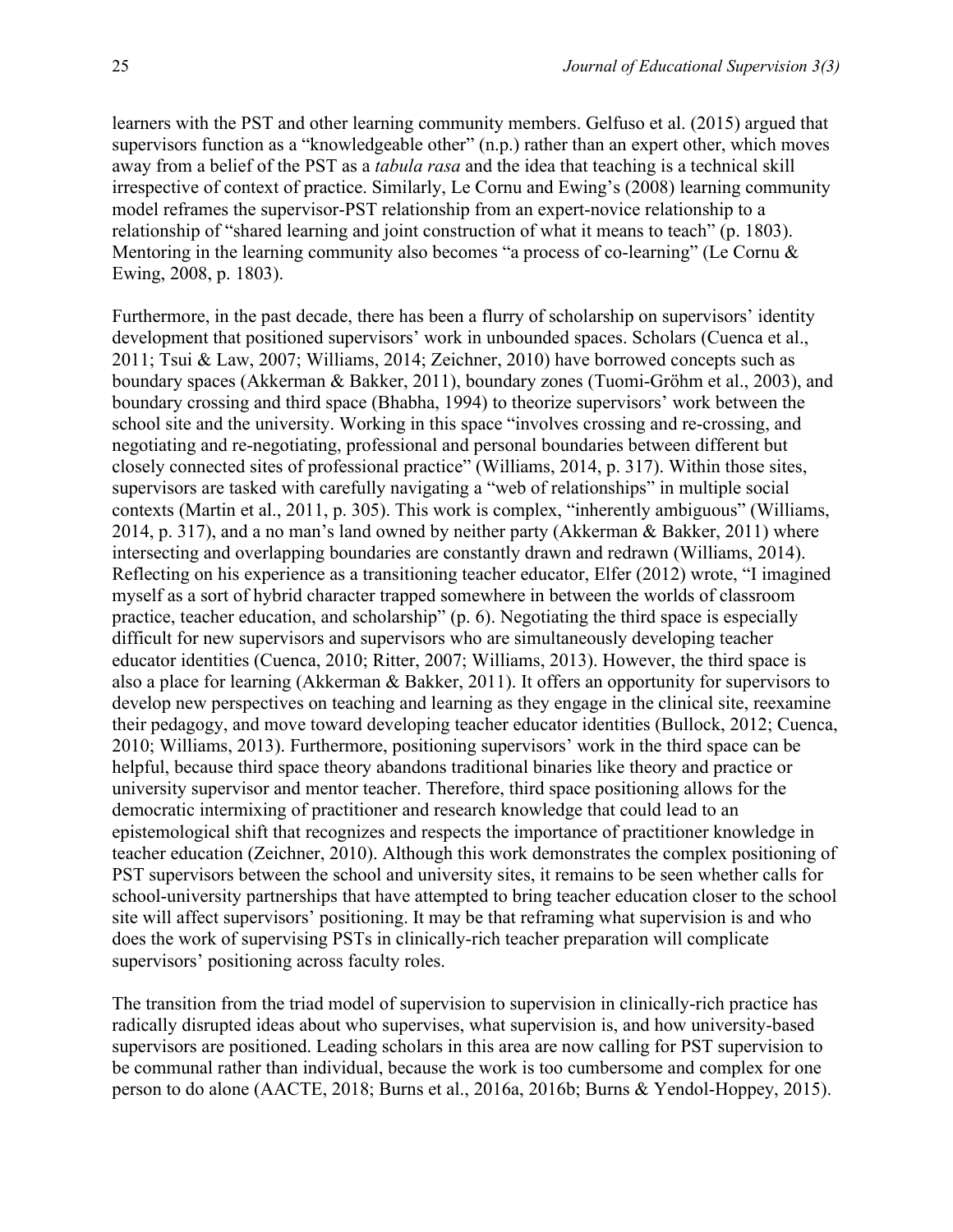Burns et al. (2016b) proposed making this work more manageable by breaking the bond between the terms, supervisor and supervision, thereby differentiating between the person and the process. They proposed that supervision is the tasks and practices that drive PST growth and the supervisor is anyone engaged in those tasks and practices. Despite a strong consensus that recognizes how clinically-rich teacher education programs have resulted in expanded and increasingly complex work for supervisors, the vast majority of research on clinical PST supervision since NCATE's Blue Ribbon Report remains centered on observation, targeted feedback, and reflection on practice (Burns et al., 2016b), all of which are associated with traditional models of supervision. This indicates that the increasing complexity of supervisors' work and the implications of that have not been adequately documented in the research literature, so there may be additional shifts, challenges, and affordances for PST supervision in clinicallyrich practice that have not yet been realized.

### **Shifting University-Based Teacher Educators' Supervisory Roles Due to the Expansion of Clinical Experiences in Teacher Preparation**

Burns and Yendol-Hoppey (2015) asserted that "supervision in the PDS is not the responsibility of any one person or role. It is a collective responsibility of each person contributing as 'learning leaders'" (p. 117). Given the shifting understandings of PST supervision in clinically-rich practice from the individual to the collective, the following framework seeks to map this collective supervisory responsibility of four primary roles in teacher education departments: program administrators, research faculty, teaching faculty, and adjunct faculty across two major spaces—the university and school site—and two major domains—content knowledge and pedagogical skill. While faculty roles are not mutually exclusive (e.g., research faculty could be program administrators and teach courses), they are primarily mapped within this framework by their role functions (Biddle, 1979). This framework also seeks to map the metaphorical and physical distance of each role from the direct supervision of PSTs. Although mentor teachers and school-site actors such as administrators, in-service teachers, students, and parents play a critical role in clinically-rich teacher education, this framework is restricted to actors in teacher education institutions as a study of how teacher education reform impacts the work of those in higher education.

#### **Program Administrators**

Within clinically-rich practice, the program administrator's role has shifted to being more involved with PST supervision through developing school-university partnerships, training, overseeing, and evaluating university-based teacher educators, integrating clinical experiences throughout the program, and ensuring program coherence between coursework and fieldwork (AACTE, 2010; Gimbert & Nolan, 2003; Hammerness, 2006; Le Cournu & Ewing, 2008; NCATE, 2010; Rodgers & Keil, 2007). Instead of being relatively removed from PST supervision and supervisors, clinically-rich practice draws administrators into overseeing PST and supervisor growth and development. The teacher education program administrators are primarily tasked with recruiting and overseeing the supervisors (both school-based and university-based), ensuring that the supervisors are well-trained and receive ongoing professional development, and delivering high-quality PST supervision. In return, they receive reports back from the supervisor about PST growth and development, quality of the teacher education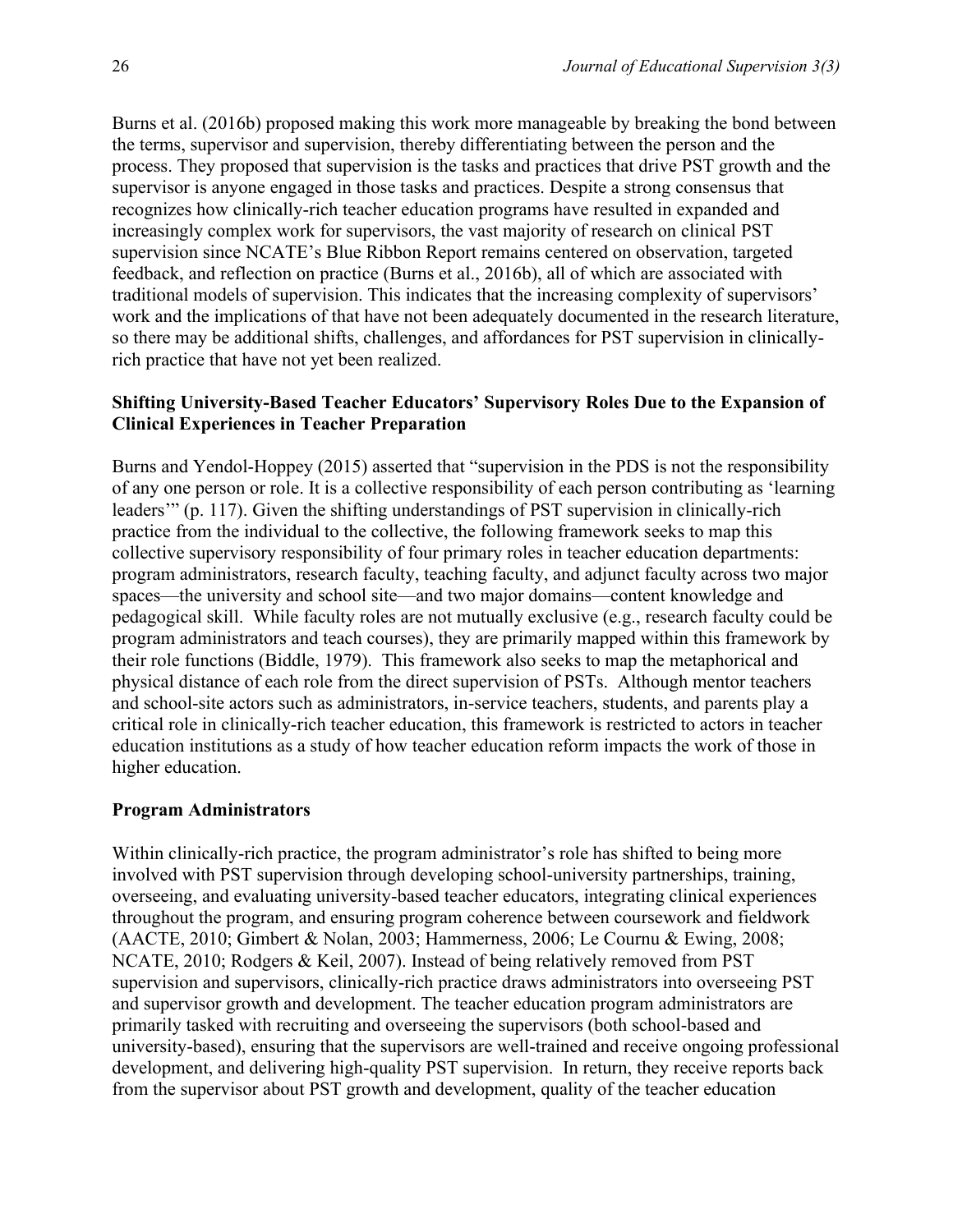happening at the school site, program coherence, and any problems at the school site. They use these data to drive future decision-making about the program design, clinical experiences, and the school-university partnership.

#### **Research Faculty**

Like administrators, research faculty have been distanced from the supervision of PSTs (Beck & Kosnik, 2002; Goodlad, 1994), because PST supervision is not as valued professionally or institutionally as research, writing, and teaching graduate courses (Beck & Kosnik, 2002). However, research faculty are not immune to the shifting supervisory landscape spurred by clinical practice reforms. In fact, they are a crucial part of it. At the national level, AACTE (2010) charged the federal Department of Education with developing a teacher performance assessment that adequately measures teachers' abilities, including pedagogical skill. They also called for an increase in federal grants for the clinical preparation of teachers like the Teacher Quality Partnership grants. Two years later, AACTE (2012) recommended that Congress provide funding for a national performance assessment for determining the readiness of PSTs. NCATE (2010) challenged educational researchers to develop "powerful research and development agenda[s] and systematic gathering and use of data [to support] continuous improvement in teacher preparation" (p. 6). In response to these calls, and as accountability pressures for teacher education programs increase (Greenberg et al., 2011), research faculty at the national, state, and local levels are being drawn to study PST supervision to demonstrate the effects university-based and school-site teacher educators have on PST growth and development, especially in clinicallyrich sites like PDSs. They will need to drill down into the complexity of supervisors' work, relationship and community building, and craft innovations for both theory and practice in clinically-rich settings and school-university partnerships. Zeichner (2005) argued that teacher education reform should occur by scholarly, informed, and reflective inquiry into important components of PST growth and development. In this light, research faculty have crucial work to do at the national, state, and local levels in regard to PST supervision in clinical contexts. In the era of clinically-rich practice, it seems less likely that research faculty will be able to ignore supervisors or the work of supervising PSTs, especially as conceptions of the supervisor shift from the individual to the collective.

#### **Full-time Teaching Faculty**

Similarly, full-time teaching faculty in teacher education programs have largely avoided directly supervising PSTs except when they were the lowest-ranking faculty (Clift  $&$  Brady, 2005; Conderman et al., 2005; Cuenca, 2012). National calls for clinically-rich practice largely maintain the focus of teaching faculty on teaching methods and content courses. In the AACTE's (2018) conceptual model, education faculty teach introduction, foundations, human development, and methods courses. This coursework "is designed and sequenced to support candidates' developing knowledge and skill" (AACTE, 2018, p. 14). Furthermore, NCATE (2010) argued that teacher education programs must prepare candidates who are content experts, innovators, collaborators, and problem solvers. The work of preparing teacher candidates with the content knowledge and  $21^{st}$  century skills educators need will likely fall under the purview of teaching faculty. However, one way teaching faculty's contribution to PST supervision is changing is through training school-site supervisors. The AACTE (2010) recommended that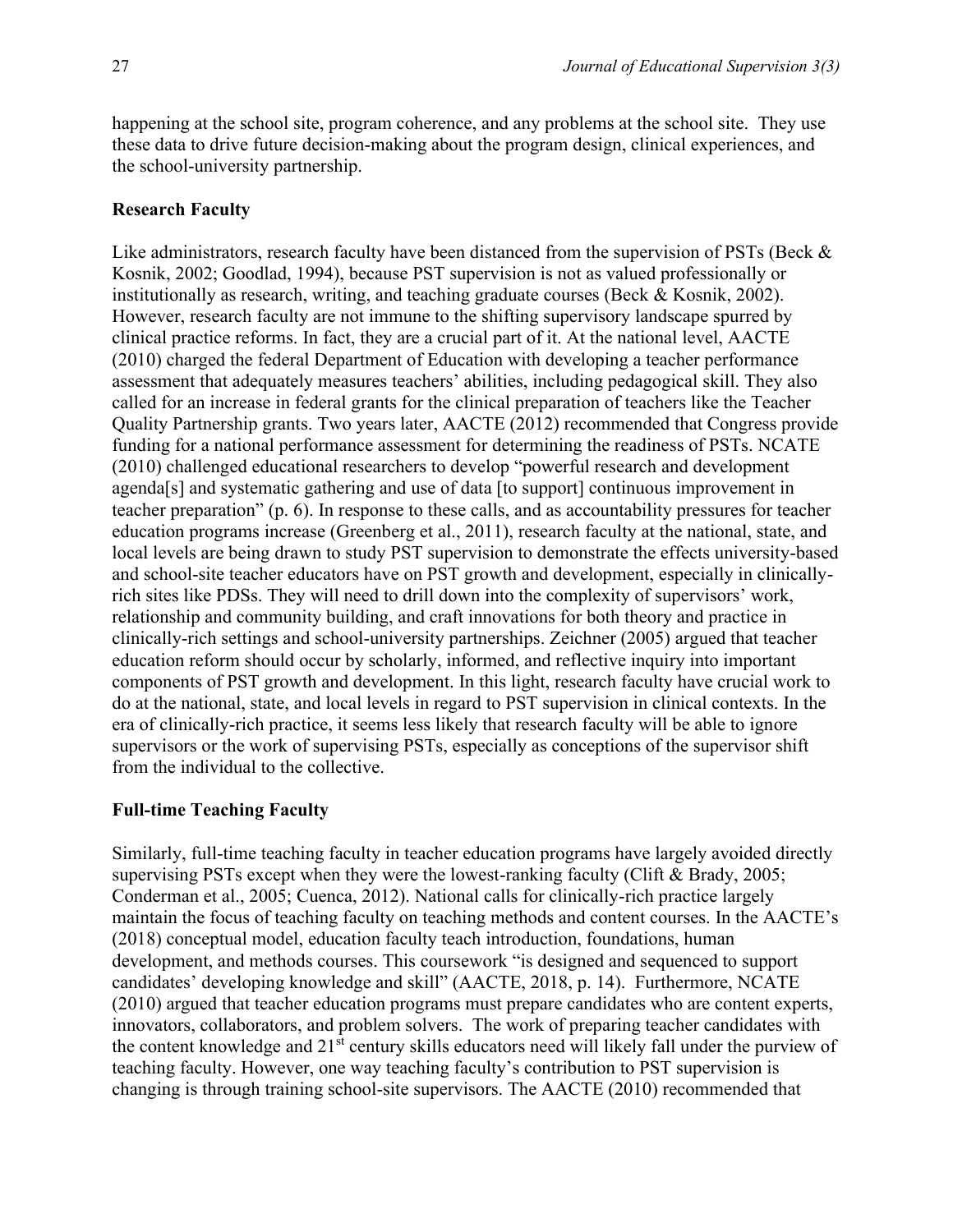school-based teacher educators be trained to support PST learning and development. Because of their experience working with PSTs, full-time faculty, especially methods faculty, would be in a strong position to help school-site teacher educators support PSTs' application of content and pedagogical knowledge in practice. A few studies, mostly those exploring alternative supervision models (e.g., Martin et al., 2011; Rodgers & Keil, 2007; Wilson, 2006), have found positive effects using this model. At the university site, Grossman et al. (2009) cautioned that teaching faculty should integrate the historically disconnected foundations and methods courses to support the integration of professional knowledge. Involving teaching faculty more at the school site and asking them to consider closer alignment between the content of previously disconnected coursework will draw this group's attention to the realities of day-to-day-schooling, from which they may be distanced, and provide spaces to address those realities at the university.

#### **Adjunct Faculty**

Clinically-rich teacher education is shifting the adjunct role more than any other university-based teacher educator simply because adjuncts do the most supervising and the supervisor role has been most affected by clinical practice reforms. Alternative models of supervision in clinicallyrich contexts have experimented with adjunct faculty by often hiring in-service teachers to serve as the mentor teacher and supervisor (Carnegie Task Force, 1986; Holmes Group, 1990; Rodgers & Keil, 2007; Wilson, 2006). Occasionally, mentor teachers are also hired to teach university courses (Jennings & Peloso, 2010; Steadman & Brown, 2011) with the goal of bringing coursework learning into closer relationship with classroom practice. Jennings and Peloso (2010) proposed the hybrid educator: an adjunct professor who teaches methods courses but who works for the school system informally mentoring PSTs with the university supervisor and whose primary function is to bridge the theory-practice gap for PSTs. The hybrid educator would also develop and retain relationships across multiple boundaries and stakeholders.

Adjuncts who supervise will find that they are being drawn deeper into the school site and challenged to work collaboratively with school-site actors to supervise PSTs and develop and maintain the school-university partnership. In turn, the adjunct supervisor role may shift to less hands-on supervisory tasks and more administrative duties like being a liaison for the university or training and overseeing mentor teachers whose own role has shifted to absorbing some of the PST supervisory tasks and practices. Adjuncts who supervise and teach methods courses will have to consider a closer integration between their course content and field-based practice, similarly to full-time teaching faculty.

#### **Summary**

In summary, clinically-rich teacher education: (a) is embedded within clinical practice with student learning at the forefront, (b) integrates the learning of content knowledge with pedagogical skill, (c) results in reciprocal learning and relationships among field-site and university-based actors, (d) socializes PSTs into a professional community that advocates lifelong learning, and (e) depends on long-term school-university partnerships. Calls for clinically-rich teacher education have radically altered conceptions of PST supervision from observing and evaluating lessons a few times throughout the semester to becoming integrated with the school site and encompassing multiple activities such as observing,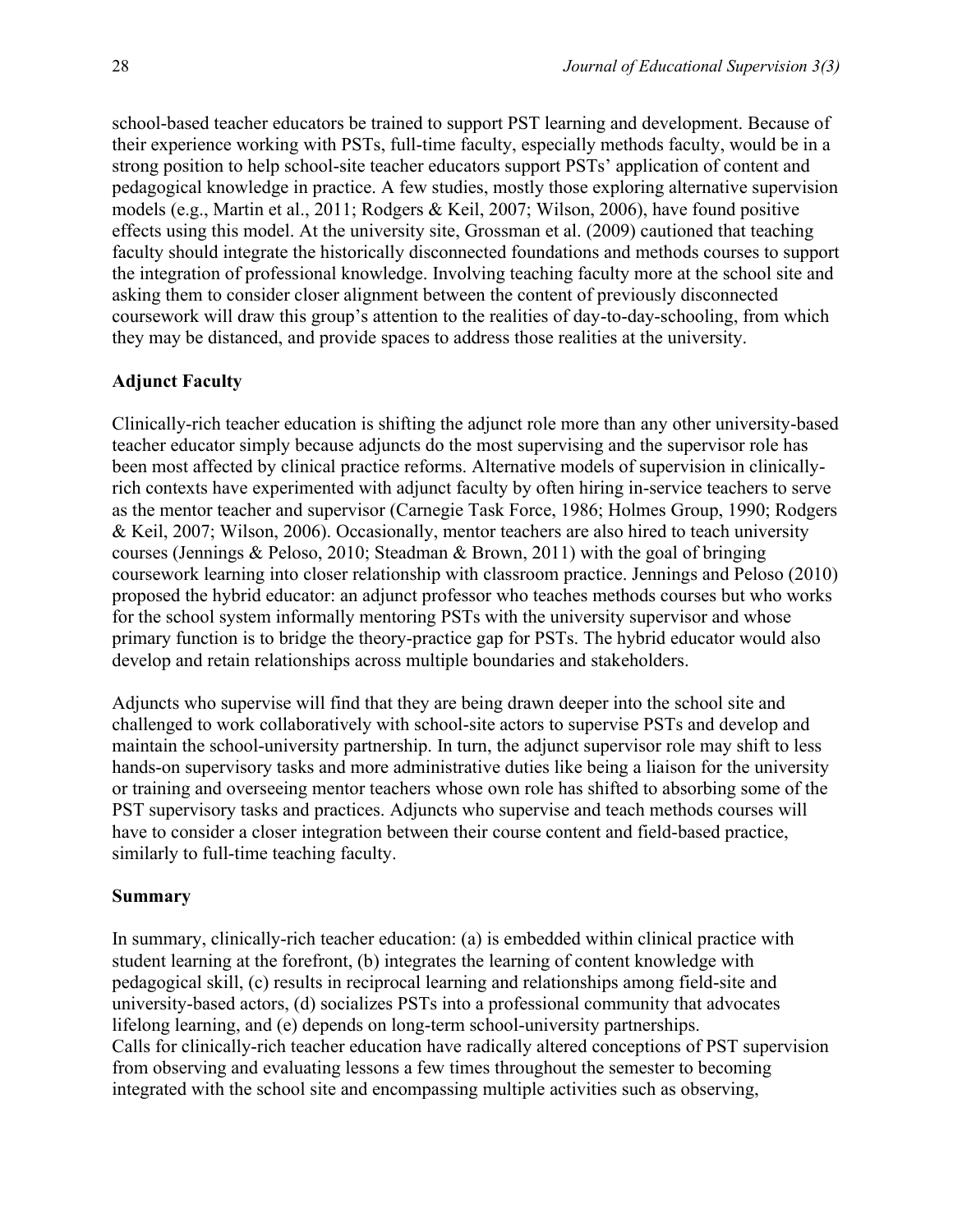evaluating, coaching, and building and sustaining partnerships. Because the new work of clinically-rich supervision and its associated skills, knowledge, and responsibilities are too complex for any one person, these reforms have shifted notions of who supervises PSTs from low-ranking and contingent faculty working in isolation to all university-based teacher educators working together at the university and school site. This collaboration offers an integrated network of "boundary-spanning teacher educators" (AACTE, 2018, p. 11) to support PST growth in content knowledge and skill development. As teacher preparation programs adopt clinically-rich models, they will need to reevaluate what supervision is in their local context, who supervises PSTs, and how faculty work together to support holistic teacher education. The following framework offers a pathway forward for shared supervision that draws on the strengths and traditional roles of teacher education faculty to support program coherence and PST learning.

## **A Conceptual Framework for Faculty PST Supervisory Roles**

Figure 1 maps the reimagined supervisory roles of teacher education faculty in clinically-rich practice stemming from shifting notions of PST supervision and the supervisor. This framework demonstrates the ways teacher education reforms have impacted the supervisory responsibilities of teacher education faculty.

#### **Figure 1: Teacher Educators' Roles in Supervising PSTs in Clinically-Rich Practice**

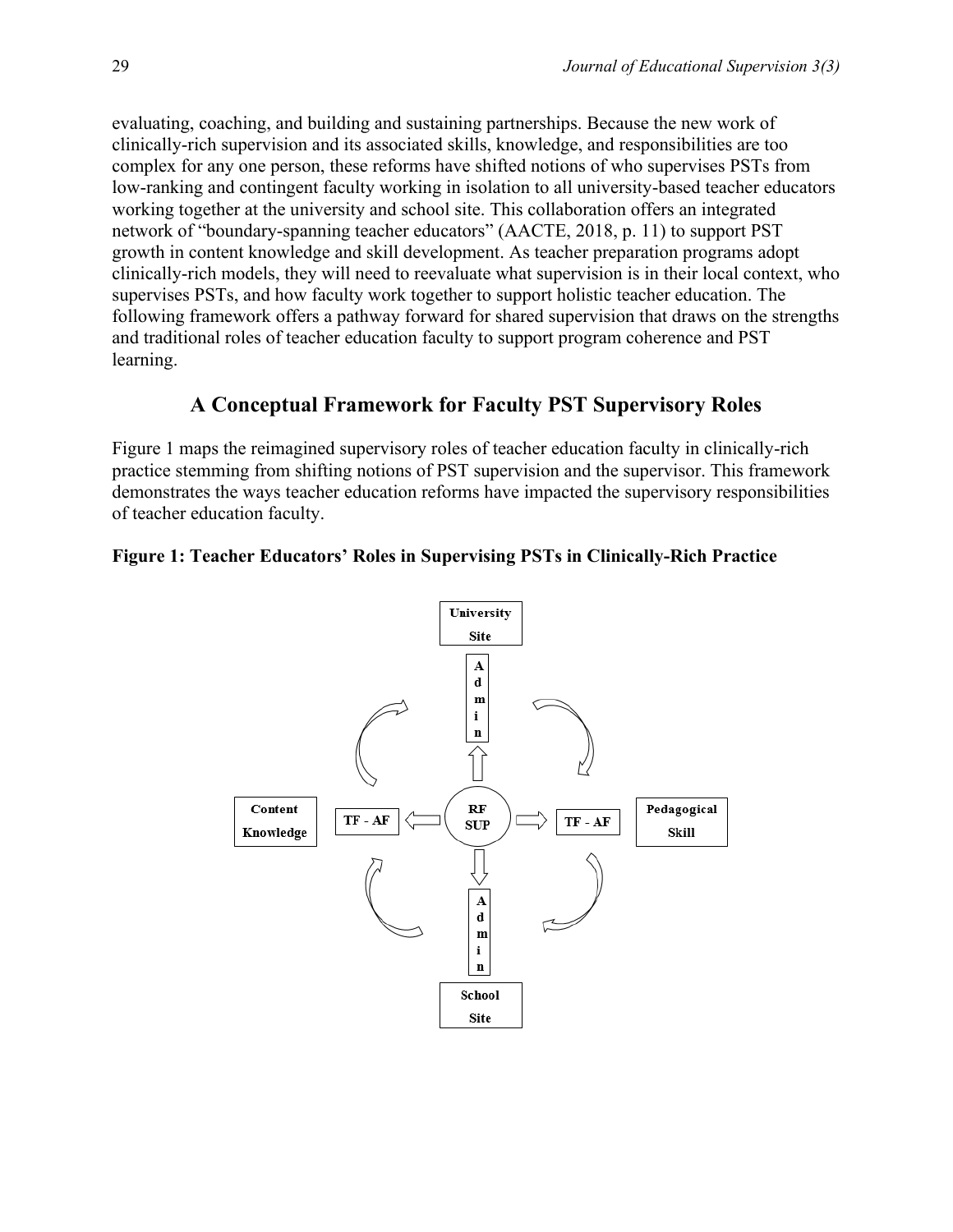*Note:* "Admin" refers to program administrators; "TF" refers to full-time teaching faculty; "AF" refers to adjunct faculty; "RF" refers to research faculty; and "SUP" refers to teacher educators directly supervising PSTs.

As Figure 1 demonstrates, clinically-rich supervision draws all faculty, irrespective of their role, to the center of PST learning: the integration of content knowledge and pedagogical skill through university and school-site learning. Supervisors who directly supervise PSTs exist at the heart of this work as they foster PST content and pedagogical learning across the university and school site. Their primary functions include continuing to directly oversee PSTs' growth and evaluate their progress, but the reimagined supervisor role includes functions such as: a) closely integrating university coursework learning with pedagogical skill at the school-site, b) developing and maintaining relationships within the school-university partnership, c) reporting the condition of the school-university partnership to program administrators, and d) sharing individual PST progress with appropriate university and school-site actors. Like the supervisors, research faculty have also been drawn to the center to study a plethora of rich topics related to clinically-rich PST supervision. The reimagined research faculty role includes functions such as: a) developing research agendas on topics related to teacher preparation and PST supervision in clinically-rich practice, b) developing research partnerships with university and school-site actors to pursue those agendas, and c) sharing research findings with university and field-site actors to improve theory and practice. Furthermore, teaching faculty continue to teach content and methods courses at the university but occasionally travel to the school site for active demonstrations and hands-on learning in real classrooms. Teaching faculty are careful to maintain a focus on the integration of university learning with the application of that learning at the school site. The reimagined teaching faculty role also includes the teaching faculty reporting PST content-learning and skill-application progress to supervisors, administrators, and research faculty if such knowledge is useful for the research faculty's current research. Finally, teacher education administrators' new functions include: a) developing and maintaining reciprocal school-university partnerships, b) gathering information on individual PST growth and intervening to ensure PST success and student learning if necessary, c) learning from research faculty's work, d) facilitating conversations among faculty regarding their supervisory roles within clinically-rich practice, e) training new faculty (especially supervisors) and providing ongoing support to all faculty, and f) adjusting and innovating as the administrators learn from faculty, PST, and school-site actors' experiences, perceptions, outcomes, and research. Importantly, supervisors, teaching faculty, research faculty, and administrators are in constant communication about PST learning and development, the school site context, program coherence, and current research and adjust their various role functions as necessary. It should be noted that the school site and university site as well as content knowledge and pedagogical skill are not opposites or on a continuum or scale, but they are mapped on opposing sides of the graph to represent the metaphorical distance between the school sites and curricula.

Table 1 below provides specific details about traditional and reimagined PST supervisory functions by faculty role as suggested in this framework. Then, Table 2 lists guiding principles of the framework for each faculty role and aligns them with the five characteristics of clinically-rich practice described in the literature review to demonstrate how the proposed framework supports the goals of clinically-rich teacher preparation. Because national teacher education organizations have only recently begun to define PST supervision and the role of the supervisor (AACTE,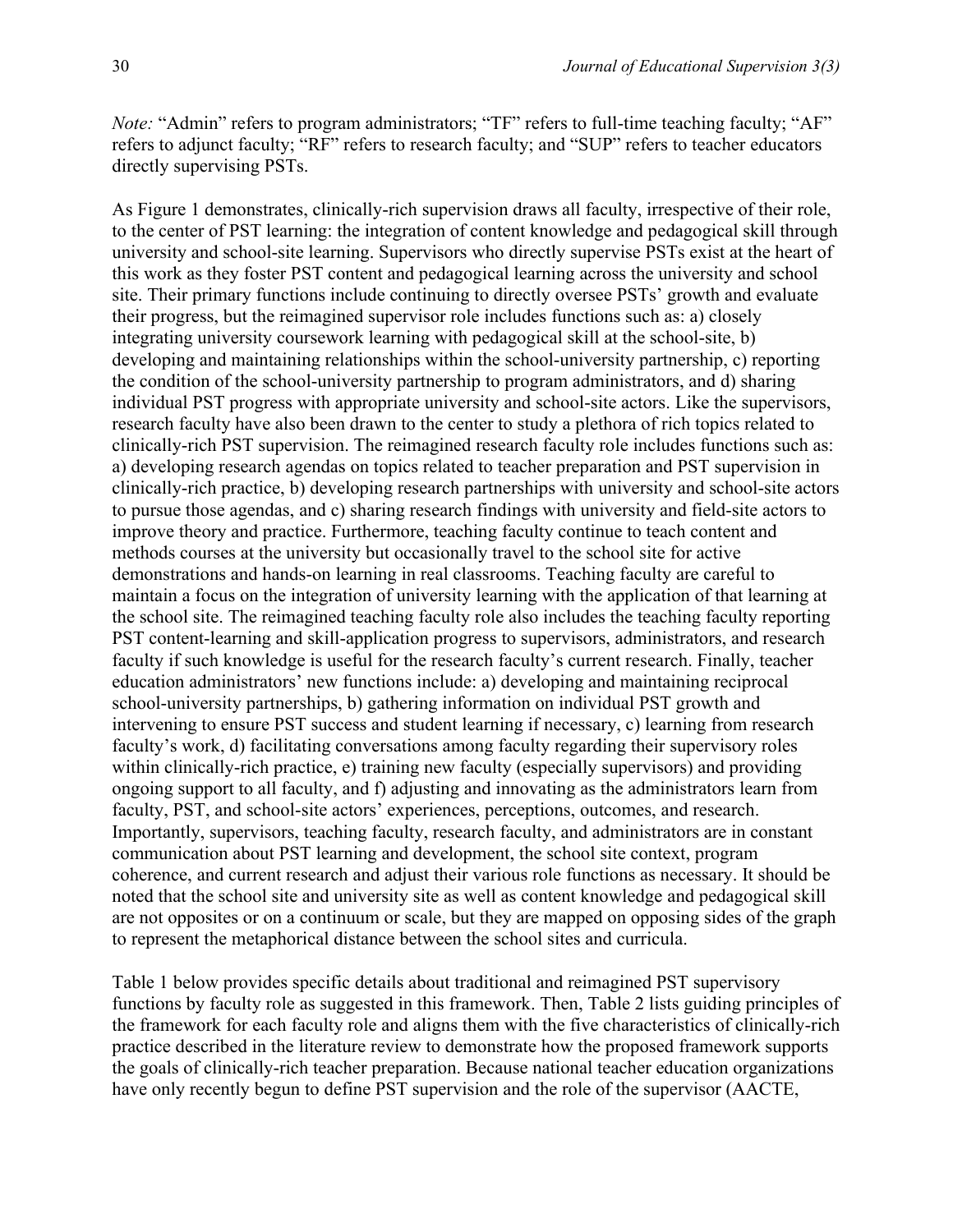| <b>Faculty Role</b>                                                     | <b>Traditional PST Supervisory Functions</b>                                                                                                                                                                                                                                                                | <b>Reimagined PST Supervisory Functions in Clinically-Rich</b><br>Practice                                                                                                                                                                                                                                                                                                                                                                                                                                                                                                                                                                                                                    |
|-------------------------------------------------------------------------|-------------------------------------------------------------------------------------------------------------------------------------------------------------------------------------------------------------------------------------------------------------------------------------------------------------|-----------------------------------------------------------------------------------------------------------------------------------------------------------------------------------------------------------------------------------------------------------------------------------------------------------------------------------------------------------------------------------------------------------------------------------------------------------------------------------------------------------------------------------------------------------------------------------------------------------------------------------------------------------------------------------------------|
| <b>University Supervisor</b><br>(also Adjunct Faculty<br>who supervise) | • Plan lesson with PST or review lesson<br>plans before the lesson<br>• Observe teaching<br>• Debrief lesson, reflect<br>• Set goals for growth<br>• Evaluate PST according to state and/or<br>department assessments<br>• Facilitate conversations and relationships<br>between the mentor teacher and PST | • Co-plan lessons with PST<br>• Observe teaching<br>• Debrief lesson with PST, mentor teacher, and other school-site and<br>university-based actors (e.g., teaching and research faculty, other<br>mentor teachers or PSTs) and reflect<br>• Support co-learning, co-creation of meaning in teaching<br>• Occasionally co-teach lessons with PST<br>• Evaluate the PST<br>• Teach courses at the university or school site<br>• Connect learning in content courses, foundations courses, and<br>methods courses with classroom teaching and experiences<br>• Facilitate conversations and relationships between the mentor<br>teacher and PST and between university and school-site actors. |
| <b>Research Faculty</b>                                                 | • Typically do not visit school site or<br>supervise PSTs<br>• May study PST supervision or instructional<br>supervision, but this is uncommon                                                                                                                                                              | • Advance research agendas on: developing, designing, maintaining,<br>studying, evaluating, and revising clinically-rich PST supervision<br>• Develop research partnerships with university, school site, and<br>community-based actors to drive research agendas<br>• Visit schools, classrooms, communities; observe, collect, and<br>analyze data<br>• Share findings with administrators, teaching faculty, supervisors,<br>adjunct faculty, and school-site and community partners                                                                                                                                                                                                       |

## **Table 1: Traditional and Reimagined PST Supervisory Functions by Faculty Role**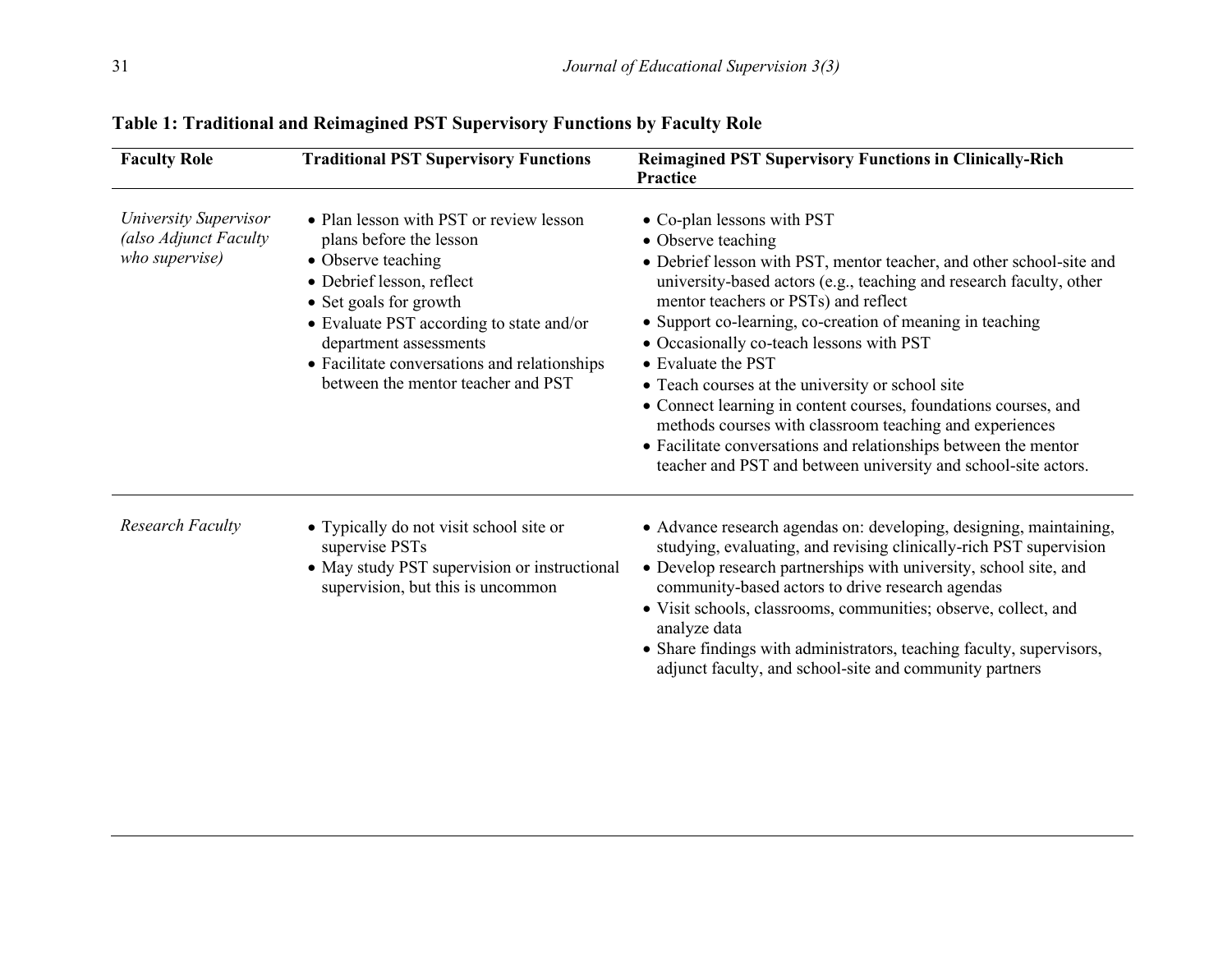| <b>Teaching Faculty</b><br>(also Adjunct Faculty<br>who teach) | • Typically do not visit school site or<br>supervise PSTs<br>• May study PST supervision or instructional<br>supervision, but this is uncommon                                                                                                                                                                                                                          | • Teach courses at the university or school site<br>• Occasionally co-plan lessons with PST<br>• Occasionally observe teaching<br>• Occasionally debrief lesson with PST, mentor teacher, other school-<br>site and university-based actors (e.g., university supervisor, research<br>faculty, other mentor teachers) and reflect<br>• Occasionally teach and/or co-teach with PSTs in P-12 classrooms<br>• Debrief P-12 teaching demonstrations with PSTs<br>• Evaluate the PST or contribute to PST's evaluation<br>• Train school-site supervisors<br>• Connect learning in content courses, foundations courses, and<br>methods courses with classroom teaching and experiences |
|----------------------------------------------------------------|-------------------------------------------------------------------------------------------------------------------------------------------------------------------------------------------------------------------------------------------------------------------------------------------------------------------------------------------------------------------------|-------------------------------------------------------------------------------------------------------------------------------------------------------------------------------------------------------------------------------------------------------------------------------------------------------------------------------------------------------------------------------------------------------------------------------------------------------------------------------------------------------------------------------------------------------------------------------------------------------------------------------------------------------------------------------------|
| <b>Teacher Education</b><br><b>Administrators</b>              | • May contact local schools to coordinate<br>student teaching placements or other<br>clinical experiences<br>• May be in contact with school-site teachers<br>or administrators if problems arise with<br><b>PSTs</b><br>• Typically do not visit school site or<br>supervise PSTs<br>• May study PST supervision or instructional<br>supervision, but this is uncommon | • Maintain existing school-university partnerships<br>• Seek out new school-university partnerships<br>• Provide support to all faculty as the department transitions to shared<br>PST supervision within clinically-rich practice<br>• Facilitate ongoing conversations for and between faculty regarding<br>supervisory roles and functions within clinically-rich practice<br>• Provide professional development to new supervisors and new<br>faculty members<br>• Learn from research faculty's findings and adjust theory, practice,<br>and policy                                                                                                                            |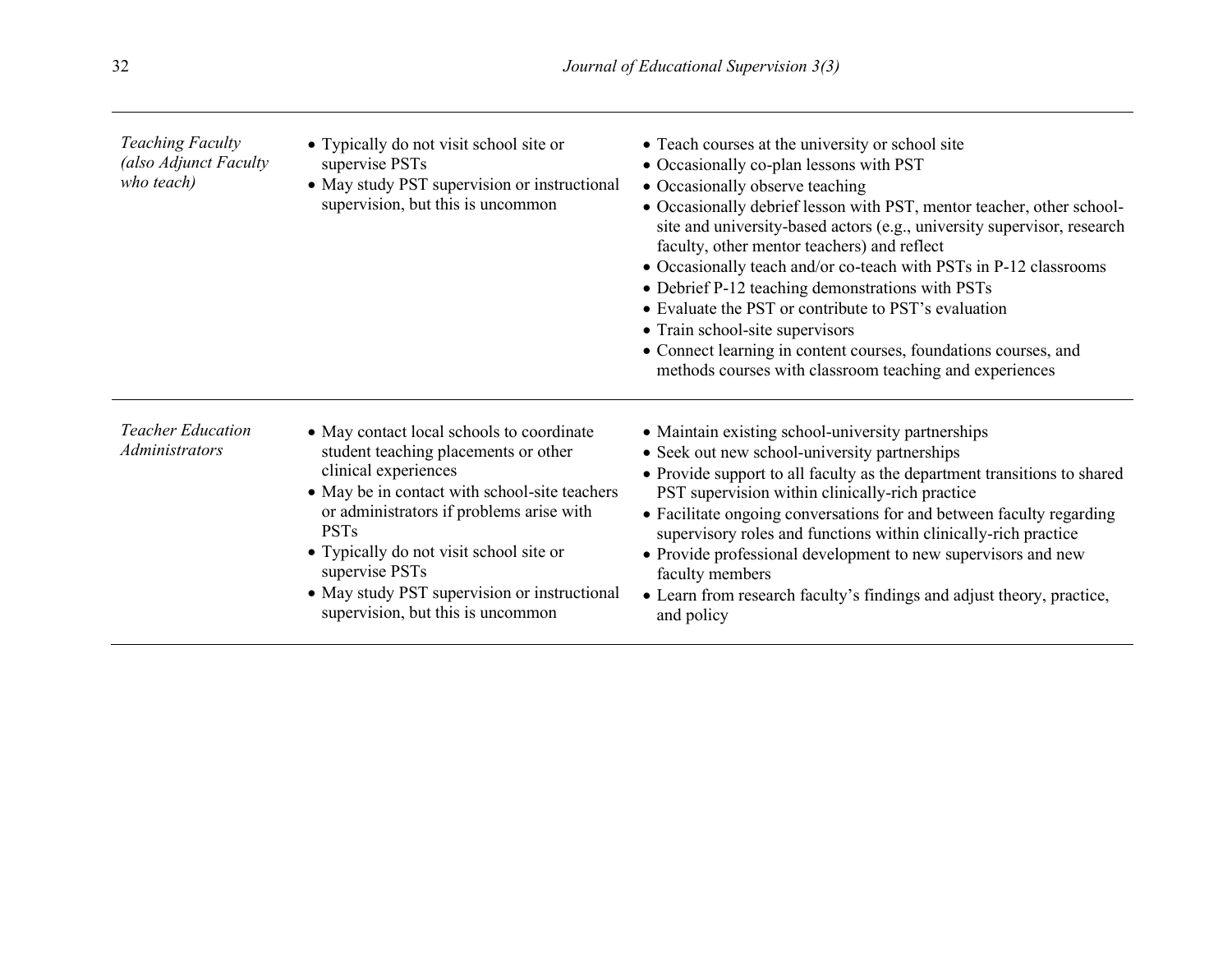| <b>Guiding Principle of the Framework</b>                                                              | <b>Alignment with Characteristics of Clinically-Rich Practice</b>                                |
|--------------------------------------------------------------------------------------------------------|--------------------------------------------------------------------------------------------------|
| University Supervisors (could be adjunct faculty)                                                      | Clinically-rich Practice                                                                         |
| directly supervise PSTs                                                                                | 1. is embedded within clinical practice with student learning at the forefront                   |
| integrate pedagogical skill and content knowledge at<br>the school site                                | 2. integrates the learning of content knowledge with pedagogical skill                           |
| evaluate PSTs                                                                                          | 3. results in reciprocal learning and relationships among field-site and university-based actors |
|                                                                                                        | 4. socializes PST into a professional community that advocates lifelong learning                 |
| develop and maintain relationships among<br>university and school-site actors                          | 5. depends on long-term school-university partnerships                                           |
| share individual PST progress with teaching faculty,<br>research faculty, and administrators           |                                                                                                  |
| <b>Research Faculty</b>                                                                                | Clinically-rich Practice                                                                         |
| develop research partnerships with university and<br>school-site actors                                | 3. results in reciprocal learning and relationships among field-site and university-based actors |
| study topics related to clinically-rich teacher<br>preparation and supervision                         | 5. depends on long-term school-university partnerships                                           |
| disseminate their findings to supervisors, teaching<br>faculty, administrators, and school-site actors |                                                                                                  |

## **Table 2: Guiding Principles of the Framework and Alignment with Characteristics of Clinically-Rich Practice**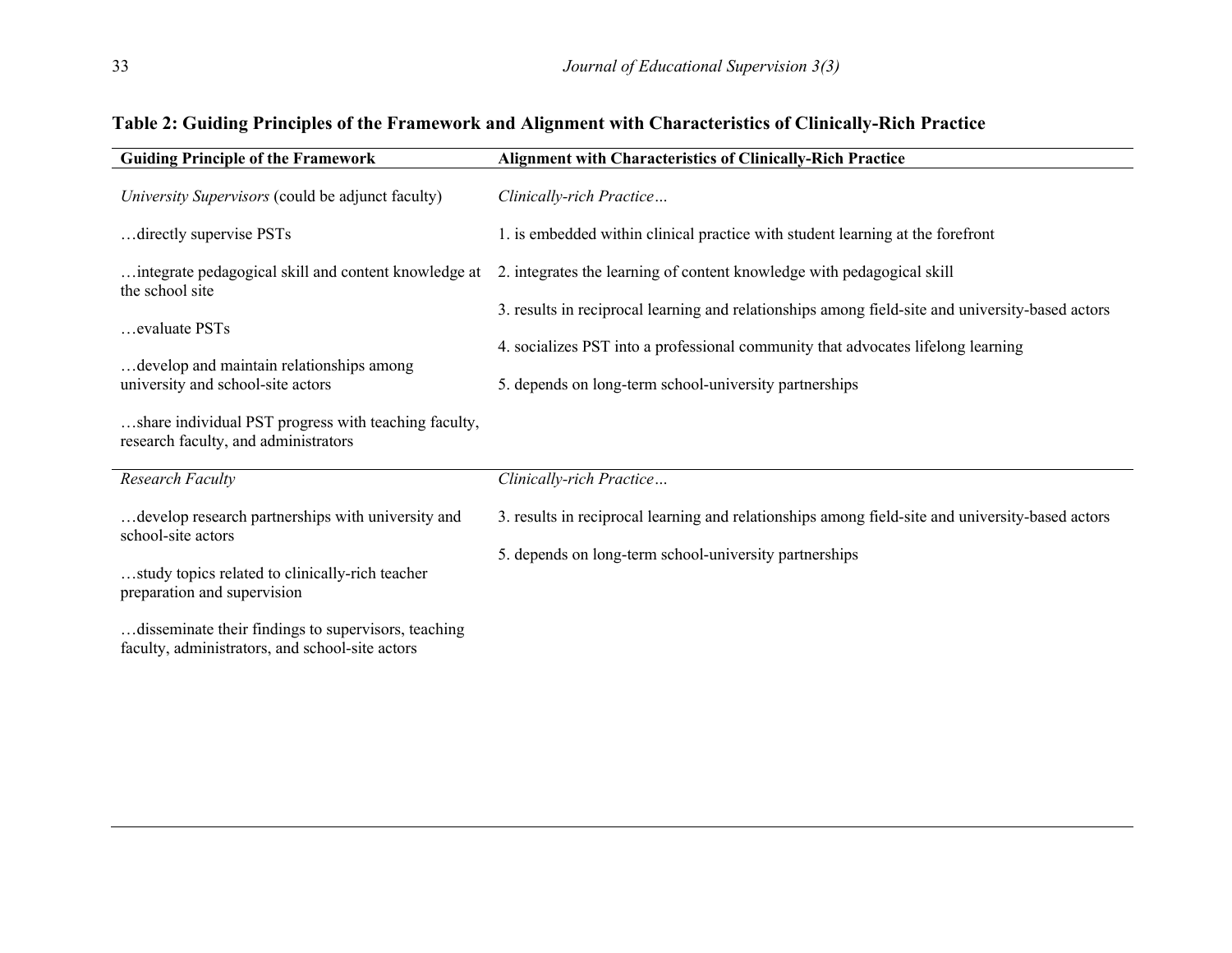| Teaching Faculty (also adjunct faculty)                                                                                                                      | Clinically-rich Practice                                                                         |
|--------------------------------------------------------------------------------------------------------------------------------------------------------------|--------------------------------------------------------------------------------------------------|
| teach content and methods courses at the university<br>and school site                                                                                       | 1. is embedded within clinical practice with student learning at the forefront                   |
|                                                                                                                                                              | 2. integrates the learning of content knowledge with pedagogical skill                           |
| integrate content knowledge and pedagogical skill at<br>the university and school site                                                                       | 4. socializes PST into a professional community that advocates lifelong learning                 |
| share individual PST progress with supervisors,<br>research faculty, and administrators                                                                      |                                                                                                  |
| <b>Teacher Education Administrators</b>                                                                                                                      | Clinically-rich Practice                                                                         |
| seek out and maintain school-university partnerships                                                                                                         | 1. is embedded within clinical practice with student learning at the forefront                   |
| learn from research faculty's work                                                                                                                           | 3. results in reciprocal learning and relationships among field-site and university-based actors |
| learn from teaching faculty's reports on PST<br>progress                                                                                                     | 5. depends on long-term school-university partnerships                                           |
| learn from supervisors' reports on PST progress                                                                                                              |                                                                                                  |
| facilitate conversations among faculty and provide<br>support to new faculty                                                                                 |                                                                                                  |
| adjust and innovate the program, curriculum, and<br>school-university partnership to strengthen PST<br>learning and development and support student learning |                                                                                                  |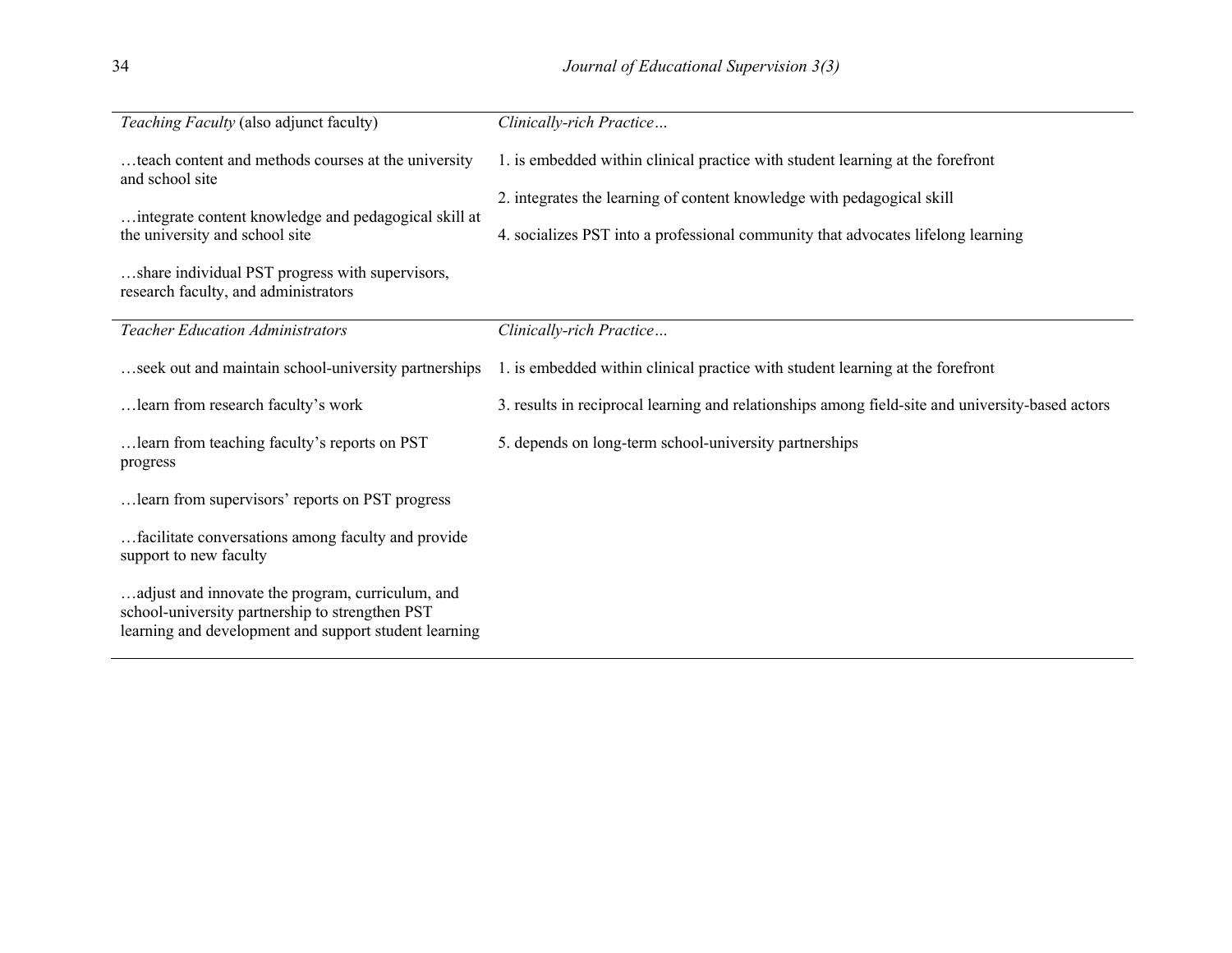2018) within clinically-rich practice, it is possible that these faculty roles will continue to shift, be absorbed into other roles, or that new roles will be created. Therefore, this mapping of faculty role functions related to PST supervision should be considered dynamic rather than static. Furthermore, considerations of local context should guide those interested in applying this framework (AACTE, 2010; Beck, 2018; Le Cornu & Ewing, 2008).

### **Figure 2: Faculty Supervisory Roles Embedded within a School-University Partnership in Clinically-Rich Practice**



Stemming from the shifting and reimagined faculty supervisory functions in clinically-rich practice described in Tables 1-2, Figure 2 maps the embedded structure of clinically-rich PST supervision in the school-university partnership to demonstrate the embedded nature of clinically-rich PST supervision within the university and physical and metaphorical distance of each faculty role and role functions from the direct supervision of PSTs. As Figure 2 demonstrates, in clinically-rich practice, teacher preparation at the school site is embedded within the teacher education program. The supervisor's role is at the center of the schooluniversity partnership to demonstrate their direct oversight of PSTs, which is enacted most frequently at the school site. Slightly removed from the direct supervision of PSTs are the teaching faculty and adjunct faculty who primarily work with PSTs through university coursework. Finally, research faculty and program administrators are at the outermost level from the direct supervision of PSTs and may not interact with them at all; however, their work is central to developing, designing, maintaining, studying, evaluating, and revising clinically-rich PST supervision in the school-university partnership. All levels, including the school site and university site boundaries, are permeable as indicated by the dotted lines to show that, although faculty roles primarily exist at one level, there is movement between levels. Similarly, the university coursework should be permeated by clinical experiences, and the clinical experiences should be informed by the university coursework and current research. As this model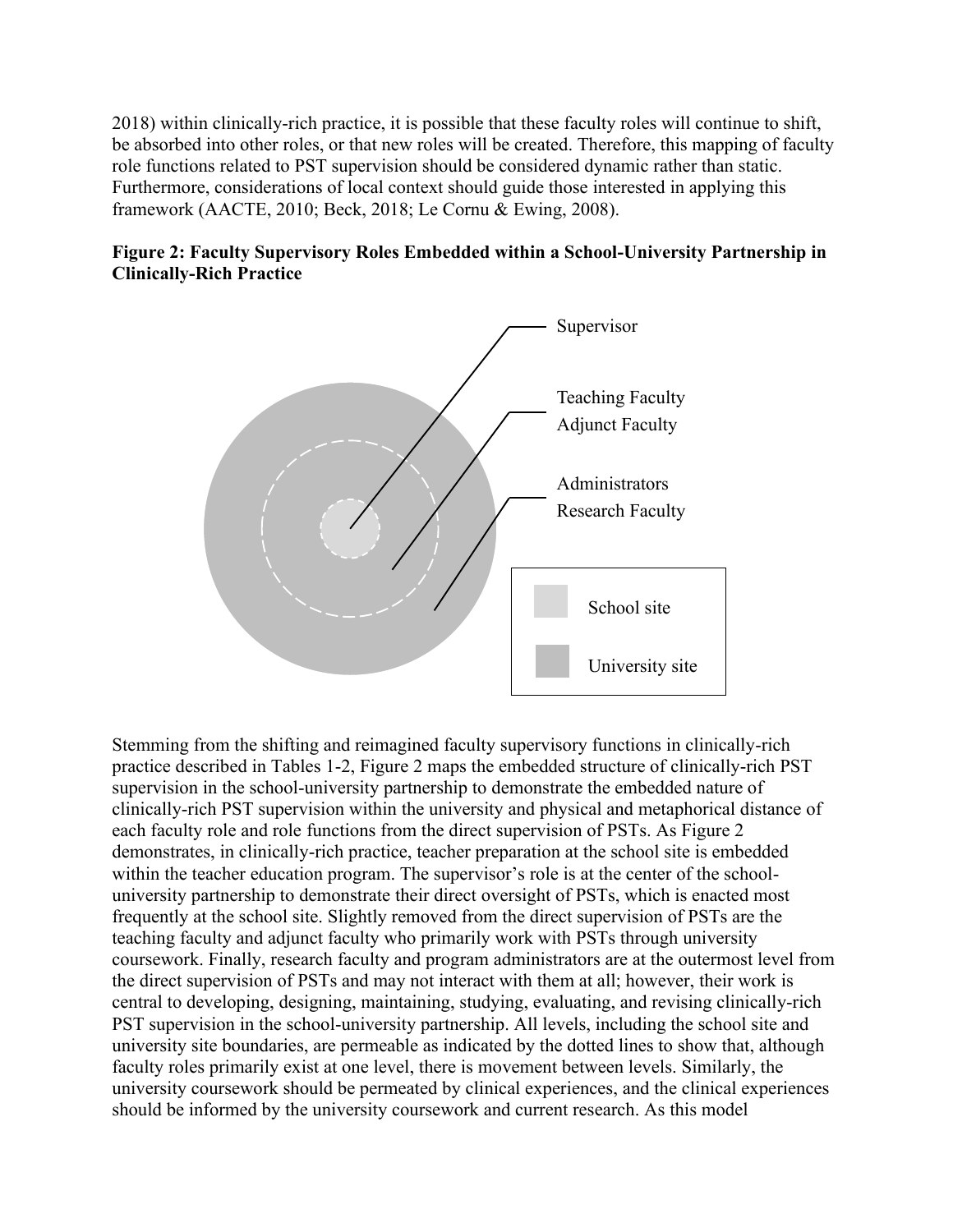demonstrates, PST growth and development at the school site is deeply embedded within the teacher education program and is supported by every faculty role in the teacher education program, although some roles are more closely connected to the direct supervision of PSTs.

#### **Implications**

Several important implications stem from the reimagined roles and functions of teacher education faculty regarding PST supervision in clinically-rich practice. First, because all faculty roles have shifted and now, given AACTE's (2018) definition of supervision, include the supervision of PSTs to some extent, preparation for all faculty for these new or added role functions is imperative. This is even more crucial given the increasing complexity of the supervisor role (Burns et al., 2016b), the plethora of pedagogical skills supervisors need (Burns & Badiali, 2015), and the dearth of training for traditional university supervisors (Baecher et al., 2014; Capello, 2020; Levine, 2011; Slick, 1998). Several key elements need to be in place for the school-university partnership to function effectively, one of which is that all teacher educators at the school and university sites should have a clear understanding of how to foster PST growth and the pedagogy guiding their practice. Two practices have shown promise in the professional development of university supervisors: inquiry and reflection within professional learning communities and self-study (Bullock, 2012; Cuenca, 2010; Cuenca et al., 2011; Jacobs & Yendol-Hoppey, 2010; Levine, 2011; Ritter, 2007) and might be useful methods for fostering deep learning for other faculty roles. Secondly, institutions need to rethink how they value and reward the work of supervising PSTs. A lack of institutional support for PST supervision has led to the outsourcing of this work to contingent faculty, but teacher preparation within clinical contexts is pulling teacher education faculty back into the supervision of PSTs.

In order to incentivize full-time research and teaching faculty to authentically engage in PST supervision, institutions will need to provide appropriate rewards commensurate to the work being done. One way to increase the value of PST supervision is through research linking the effects of various faculty supervisors to PST outcomes and even PSTs' future students' outcomes. Teacher education institutions are themselves being held accountable for the learning outcomes of their graduates (Greenberg et al., 2011). If research faculty can demonstrate that supervision in clinically-rich settings and faculty's combined supervisory work results in increased PST pedagogical and instructional growth, academic growth, and long-term student achievement, institutional administrators may be more likely to provide commensurate compensation for supervising PSTs. Thirdly, recent federal and state policies such as ESSA mandate high-stakes evaluations of PSTs by supervisors in many states. While it is unlikely that these policies will wane soon, shared supervision among university faulty and school-site supervisors in clinically-rich practice has the potential to alleviate longstanding tensions between instructional supervision and evaluation that have led to distrust between PSTs and supervisors, unequal power dynamics, and inauthentic PST teaching and reflection. Distributed evaluation among supervisors at different sites could result in a more democratic evaluation that is less high-stakes in the sense that the PST does not have to please one person who is solely responsible for proving an evaluation score. Rather, PST growth can be evaluated by a group of university and field-site actors individually or collectively. Finally, PST supervision in clinicallyrich practice has the potential for a variety of positive outcomes such as bridging the division between instructional supervision and teacher educator supervision (Burns & Yendol-Hoppey,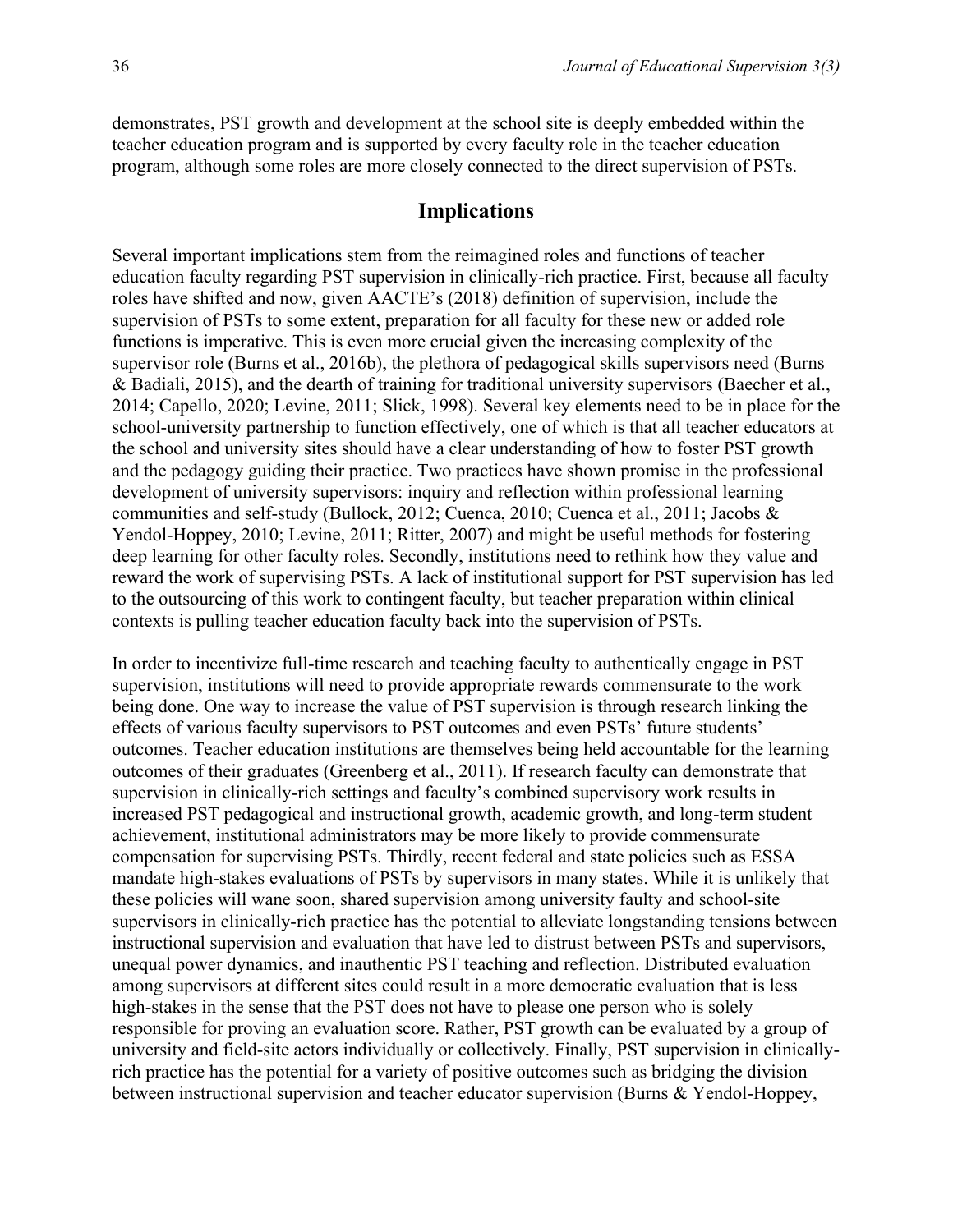2015), the "simultaneous renewal" of both the university and school site (Burns & Yendol-Hoppey, 2015, p. 101; Goodlad, 1994), a more distributed, balanced workload for teacher education faculty, and a more democratic evaluation of PST growth through shared supervision and evaluation.

However, the framework for faculty roles to support clinically-rich supervision has the potential for a plethora of challenges due to the strong focus on collaborative supervision that disrupts faculty roles and the traditional student teaching triad. First, the framework increases the complexity of PST supervision by involving multiple actors across the university and school sites, which could be jarring for faculty who are used to working independently and for faculty who have not worked with PSTs. Moreover, teacher education faculty may have limited theoretical or research knowledge of instructional supervision and practical experience supervising PSTs. Secondly, some faculty may be resistant to a new departmental focus on PST supervision and the changes it brings to their role. Research faculty may resent being asked or required to study PST supervision if it is not part of their research agenda or interest. Teaching faculty may be reluctant to train school-site supervisors or revise courses, assignments, and activities to support the integration of content knowledge and pedagogical skill. Program administrators and adjunct faculty may have little experience developing and maintaining school-university partnerships, respectively. Thirdly, a lack of institutional and departmental incentives for full-time faculty and administrators to focus their respective efforts on supervision is a notable barrier to faculty buy-in. The framework is intended for collaboration among different faculty roles and departmental cohesion; if some faculty members do not buy in to the project, PST supervision in clinical contexts may not be as effective. Finally, faculty and administrative turnover may also be a setback to maintaining strong school-university partnerships and collaborations among different faculty roles within the department.

While it is likely that adopting this framework to support PST supervision within clinically-rich practice will result in notable challenges, some of these challenges can be easily mitigated through clear and ongoing communication regarding the program's goals and outcomes as well as descriptions of and expectations for faculty members' work. Continuing professional development or recurring departmental meetings could be spaces for faculty to ask questions, voice concerns, brainstorm ideas, and share resources and experiences as the department transitions. Other challenges such as increasing institutional and departmental incentives to focus on supervision may take more legwork over time from administrators to demonstrate and advocate for commensurate recognition and reward of the difficult work of supervising in a clinical context. Where possible, administrators could also seek out research faculty who study PST supervision and teaching and university supervisors who have knowledge of and experience with PST supervision in a clinical context for potential hire. Including those already invested in PST supervision, especially within clinically-rich practice, could prevent a lack of buy-in from faculty who are not interested in PST supervision and reduce faculty turnover. Restructuring the teacher education program to support the goals of clinically-rich practice within the localized context as well as examining and revising the culture of the program can help support faculty through this transition by foregrounding the value of PST supervision and supervisors and alleviating known tensions like separate coursework for foundations and methods courses (Grossman et al., 2009; Le Cornu & Ewing, 2008).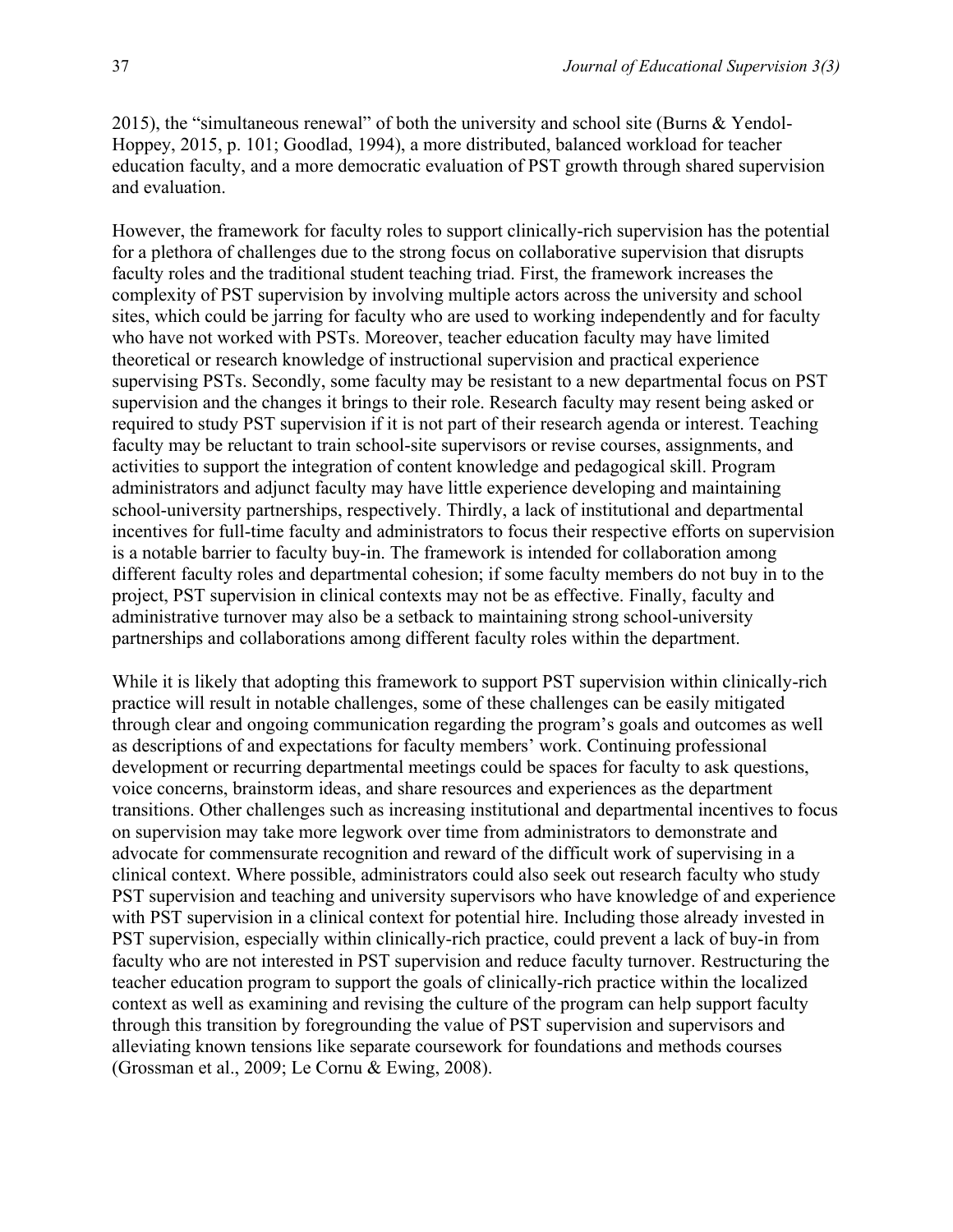#### **Conclusion**

This paper sought to contribute to a gap in the literature around how clinically-rich teacher education is shifting the supervisory work of teacher education faculty. To this end, I first reviewed the existing research on individual university-based teacher educators' roles within clinically-rich teacher preparation, specifically related to supervising PSTs, and then proposed a conceptual framework of their shifting roles and role functions to demonstrate how revised conceptions of PST supervision are driving the change in faculty's roles.

Although the movement in teacher education toward clinically-rich teacher preparation has had the greatest effect on the university supervisor, it has not left other university-based faculty roles untouched. As the definitions of the PST supervisor and supervision expand, faculty who have been traditionally distanced from the direct supervision of PSTs are being drawn closer into that work. Simultaneously, federal and state reforms have created a culture of high-stakes evaluation that threatens to undermine the goals of clinically-rich teacher preparation. In response to national calls for improved teacher preparation and accountability reforms,—specifically highstakes PST evaluations—program administrators must pay closer attention to PST growth and development at the school site, teaching faculty will have to ensure their coursework is infused with practitioner knowledge, and researchers will have rich opportunities for new research agendas related to the effects of teacher preparation in clinically-rich contexts. Because institutions are slow to adopt new initiatives and building school-university partnerships takes time, clinically-rich PST supervision is relatively new and understudied. There is still much to learn about the collaborative approach to supervising and evaluating PSTs. Future research can describe what this looks like in practice, examine the affordances and challenges of this approach, continue to monitor shifting faculty roles and the development of new ones, offer best practices for training faculty to take on supervisory work, and measure the effects of various variables on PST growth and development. Scholars may find that doctoral programs in education should include a course on PST supervision to prepare future teacher education faculty for their work as PST supervisors. Beck (2018) reminded us that research on teacher preparation programs embedded within clinically-rich practice should "value and integrate practitioner, scholarly, and community knowledge" (pp. 1-2) and proposed a mixed-methods research paradigm that centers collaboration between educational researchers, schools, and communities. Her article provides useful examples and recommendations for researchers to follow as they design research on clinically-rich teacher education.

It is clear that PST supervision has not been highly valued within teacher education departments (Beck & Kosnik, 2002; Cuenca, 2012; Labaree, 2004), possibly because those who supervise PSTs are typically low-ranking faculty, retired teachers, and graduate students (NCATE, 2010; Slick, 1998; Zeichner, 2005). Shifting PST supervision to mid- and high-ranking faculty in teacher education programs and drawing attention to PST supervision institutionally has the potential to bring the importance and value of strong, clinically-rich PST supervision to the forefront for those who have typically ignored it. An unintended outcome of this framework may be that the work of supervision, and thereby the field of supervision, may finally begin to receive the attention it has always deserved from researchers and policymakers. Supervision will, hopefully, no longer be allowed to "trave<sup>[1]</sup> incognito" (Glanz & Hazi, 2019, p. 2).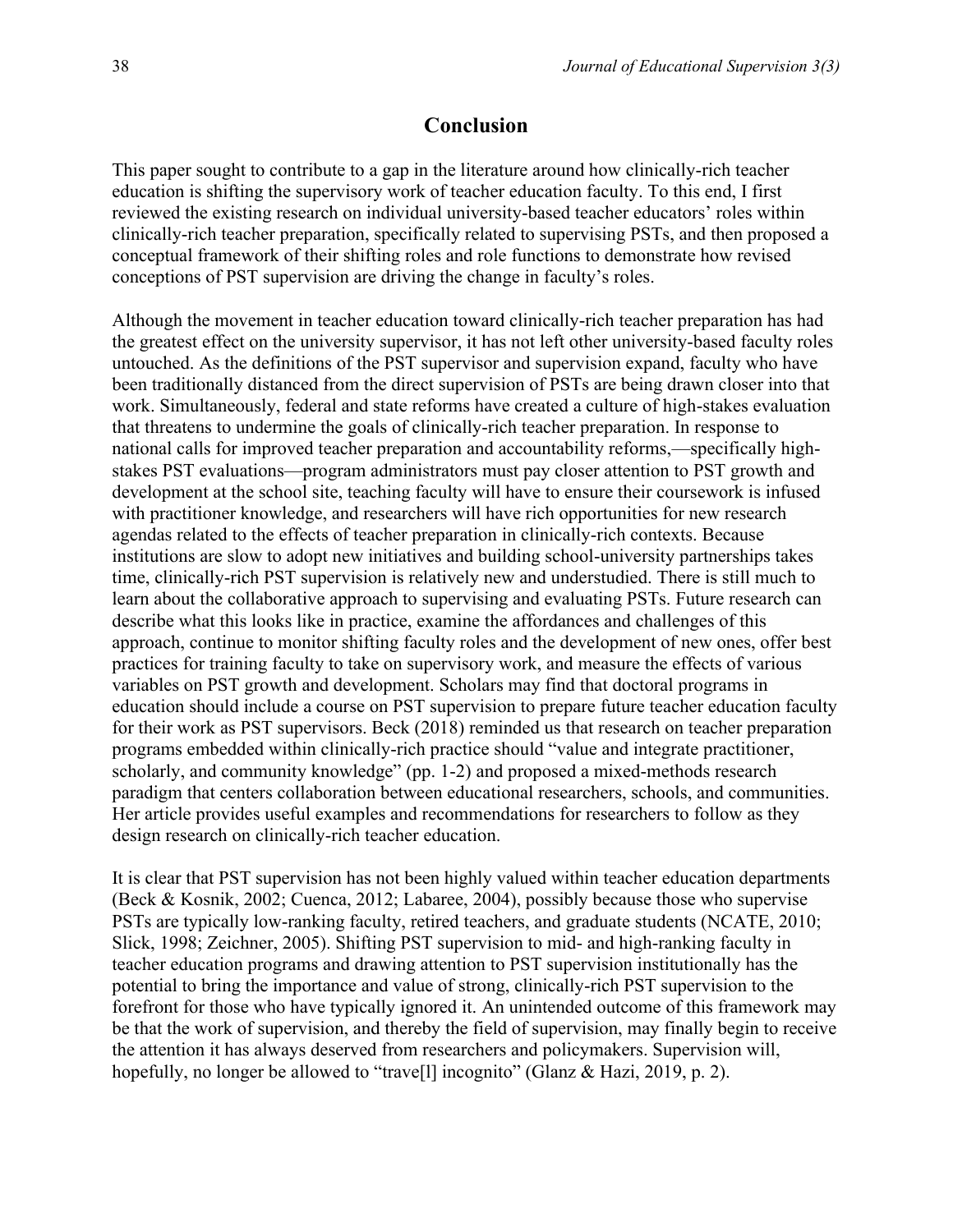## **References**

- Akkerman, S., & Bakker, A. (2011). Boundary crossing and boundary objects. *Review of Educational Research*, *81*(2), 132-169.<https://doi.org/10.3102/0034654311404435>
- American Association for Colleges of Teacher Education. (2010). *The clinical preparation of teachers: A policy brief.* American Association of Colleges for Teacher Education. https://coe.uni.edu/sites/default/files/wysiwyg/AACTE - Clinical Prep Paper.pdf
- American Association for Colleges of Teacher Education. (2012). *Where we stand: Clinical preparation of teachers.* American Association of Colleges for Teacher Education.
- American Association for Colleges of Teacher Education. (2018). *A pivot toward clinical practice, its lexicon, and the renewal of educator preparation.* American Association of Colleges for Teacher Education.

<http://www.nysed.gov/common/nysed/files/cpc-aactecpcreport.pdf>

- Baecher, L., McCormack, B., & Kung, S. C. (2014). Supervisor use of video as a tool in teacher reflection. *The Electronic Journal for English as a Second Language, 18*(3), 1-16.
- Beck, C., & Kosnik, C. (2002). Professors and the practicum: Involvement of university faculty in preservice practicum supervision. *Journal of Teacher Education*, *53*(1), 6-19. [https://doi.org/10.1177/0022487102053001002](https://doi.org/10.1177%2F0022487102053001002)
- Beck, J. (2018). Investigating the Third Space: A new agenda for teacher education research. *Journal of Teacher Education*, *00*(0), 1-13.<https://doi:10.1177/0022487118787497>
- Bhabha, H. (1994). *The location of culture*. Routledge.
- Biddle, B. J. (1979). *Role theory: Expectations, identities, and behaviors*. Academic Press.
- Borko, H., & Mayfield, V. (1995). The roles of the university supervisor and cooperating teacher in learning to teach. *Teaching and Teacher Education, 11*(5), 501-518. [https://doi.org/10.1016/0742-051X\(95\)00008-8](https://doi.org/10.1016/0742-051X(95)00008-8)
- Bullock, S. M. (2012). Creating a space for the development of professional knowledge: A selfstudy of supervising teacher candidates during practicum placements. *Studying Teacher Education*, *8*(2), 143-156.<https://doi.org/10.1080/17425964.2012.692985>
- Bullough, R. V., & Draper, R. J. (2004). Making sense of a failed triad: Mentors, university supervisors, and positioning theory. *Journal of Teacher Education*, *55*(5), 407-420. [https://doi.org/10.1177/0022487104269804](https://doi.org/10.1177%2F0022487104269804)
- Burns, R. W., & Badiali, B. J. (2015). When supervision is conflated with evaluation: Teacher candidates perceptions of their novice supervisor. *Action in Teacher Education*, *37*(4), 418-437.<https://doi.org/10.1080/01626620.2015.1078757>
- Burns, R. W., & Badiali, B. J. (2016). Unearthing the complexities of clinical pedagogy in supervision: Identifying the pedagogical skills of supervisors. *Action in Teacher Education*, *38*(2), 156-174.<https://doi.org/10.1080/01626620.2016.1155097>
- Burns, R. W., Jacobs, J., & Yendol-Hoppey, D. (2016a). The changing nature of the role of the university supervisor and function of preservice teacher supervision in an era of clinically-rich practice. *Action in Teacher Education, 38*(4), 410-425. <https://doi.org/10.1080/01626620.2016.1226203>
- Burns, R. W., Jacobs, J., & Yendol-Hoppey, D. (2016b). Preservice teacher supervision within field experiences in a decade of reform: A comprehensive meta-analysis of the empirical literature from 2001-2013. *Teacher Education and Practice, 29*(1), 46-75.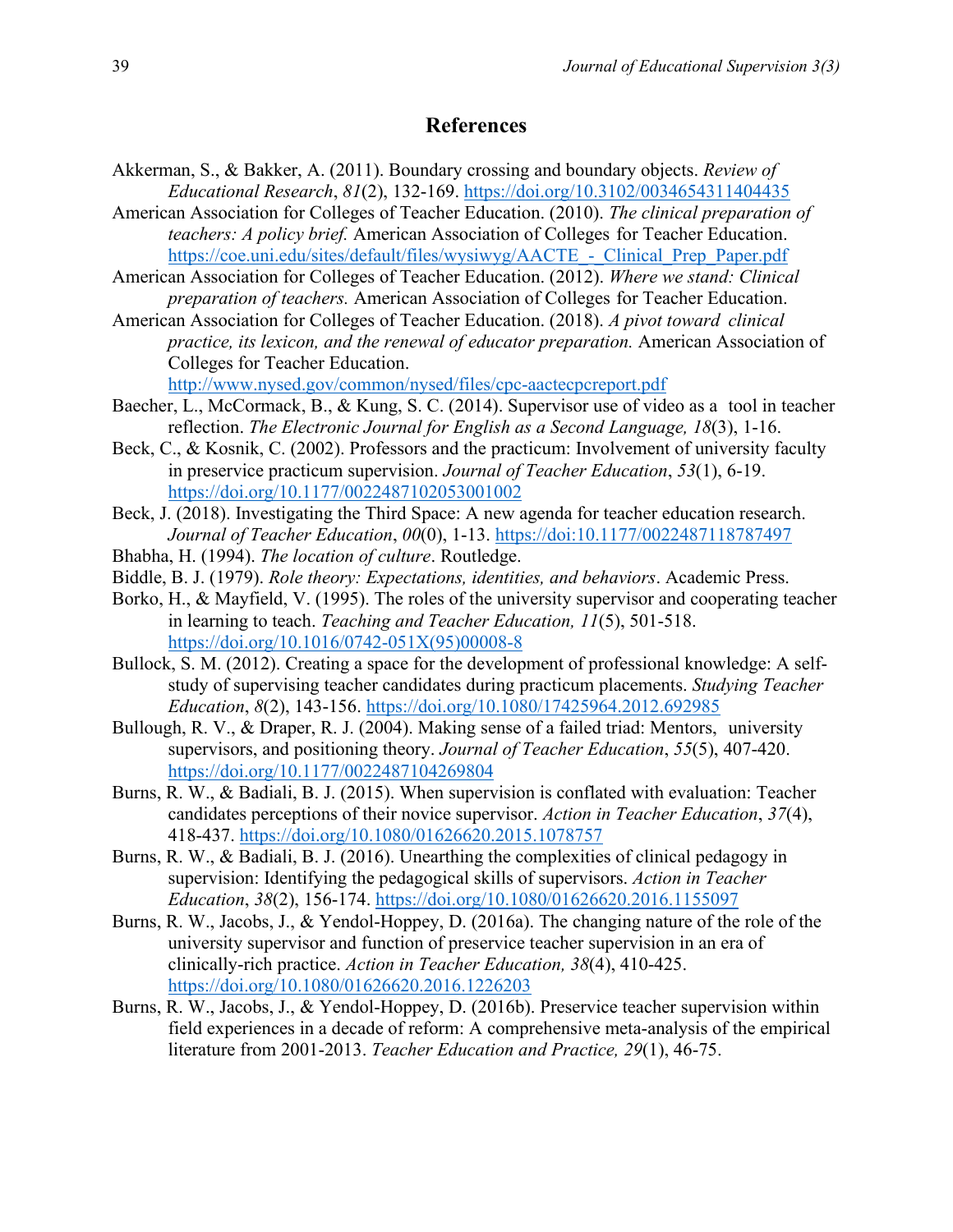- Burns, R. W., & Yendol-Hoppey, D. (2015). Supervision in professional development schools. In J. Glanz & S. J. Zepeda (Eds.), *Supervision: New perspectives for theory and practice* (pp. 97-127). Rowman & Littlefield.
- Capello, S. (2020). Tensions in the preparation of university supervisors: Dual perspectives from supervisors and administrators. *Journal of Educational Supervision*, *3*(1), 18-35. <https://doi.org/10.31045/jes.3.1.3>
- Carnegie Task Force. (1986). *A nation prepared: Teachers for the 21st century.* Carnegie Forum on Education and the Economy.
- Christianakis, M. (2010). Collaborative research and teacher education. *Issues in Teacher Education, 19*(2), 109-125.
- Clift, R. T., & Brady, P. (2005). Research on methods courses and field experiences. In M. Cochran-Smith & K. M. Zeichner (Eds.), *Studying teacher education: The report of the AERA panel on research and teacher education* (pp. 309-424). Lawrence Erlbaum Associates.
- Conderman, G., Morin, J., & Stephens, J. T. (2005). Special education student teaching practices. *Preventing School Failure, 49*(3), 5-10. <https://doi.org/10.3200/PSFL.49.3.5-10>
- Cuenca, A. (2010). In loco paedagogus: The pedagogy of a novice university supervisor. *Studying Teacher Education*, *6*(1), 29-43. <https://doi.org/10.1080/17425961003669086>
- Cuenca, A. (2012). Introduction: The complex and undervalued work of university supervisors. In A. Cuenca (Ed.), *Supervising student teachers: Issues, perspectives, and future directions* (pp. vii-xvii). Sense Publishing. <http://dx.doi.org/10.1007/978-94-6209-095-8>
- Cuenca, A., Schmeichel, M., Butler, B., Dinkelman, T., & Nichols, J. (2011). Creating a "third space" in student teaching: Implications for the university supervisor's status as outsider. *Teaching and Teacher Education*, *27*(7), 1068-1077. <https://doi.org/10.1016/j.tate.2011.05.003>
- Elfer, C. J. (2012). Becoming a university supervisor. In A. Cuenca (Ed.), *Supervising student teachers: Issues, perspectives, and future directions* (pp. 3-19). Sense Publishing. [https://doi.org/10.1007/978-94-6209-095-8\\_1](https://doi.org/10.1007/978-94-6209-095-8_1)
- Gelfuso, A., Parker, A., & Dennis, D. V. (2015). Turning teacher education upside down: Enacting the inversion of teacher preparation through the symbiotic relationship of theory and practice. *The Professional Educator*, *39*(2), 1-16.
- Gimbert, B., & Nolan, J. F. (2003). The influence of the professional development school context on supervisory practice: A university supervisor's and interns' perspectives. *Journal of Curriculum and Supervision*, *18*(4), 353-379.
- Glanz, J., & Hazi, H. M. (2019). Shedding light on the phenomenon of supervision traveling incognito: A field's struggles for visibility. *Journal of Educational Supervision*, *2*(1), 1- 21. <https://doi.org/10.31045/jes.2.1.1>
- Glickman, C., Gordon, S. P., & Ross-Gordon, J. M. (2014). *Supervision and instructional leadership: A developmental approach* (9<sup>th</sup> ed.). Allyn & Bacon.
- Goodlad, J. I. (1994). *Educational renewal: Better teachers, better schools.* Jossey-Bass.
- Greenberg, J., Pomerance, L., & Walsh, K. (2011). *Student teaching in the United States*. National Council on Teacher Quality.
- Grossman, P., Hammerness, K., McDonald, M., & Ronfeldt, M. (2009). Redefining teaching, reimagining teacher education. *Teachers and Teaching: Theory and Practice*, *15*(2), 273- 289. <https://doi.org/10.1080/13540600902875340>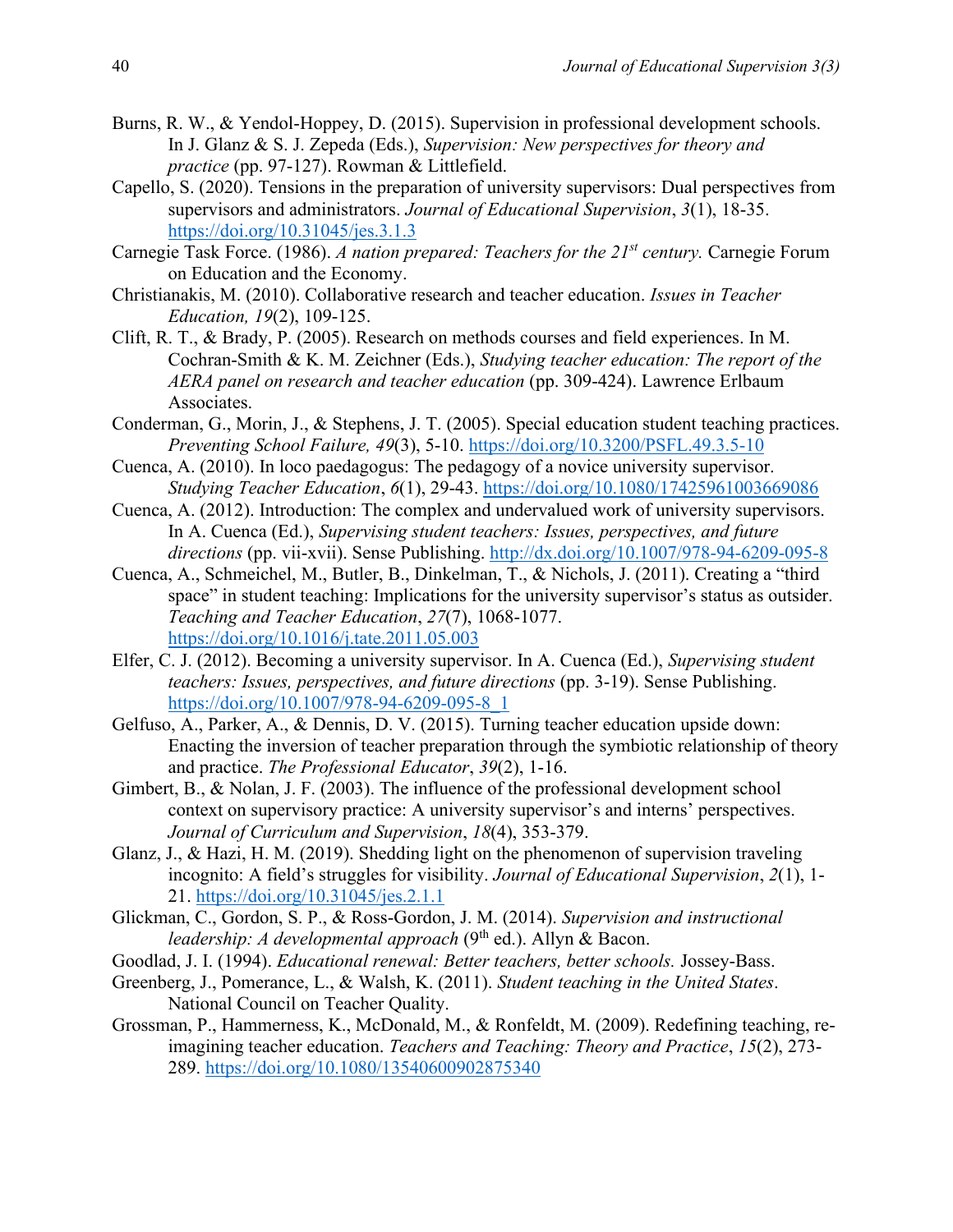- Holmes Group. (1990). *Tomorrow's schools: Principles for the design of professional development schools.* Holmes Group.
- Jacobs, J., & Yendol-Hoppey, D. (2010). Supervisor transformation within a professional learning community. *Teacher Education Quarterly, 37*(2), 97-114. <https://doi.org/10.2307/23479591>
- Jennings, G., & Peloso, J. M. (2010). The underutilized potential of the hybrid educator in teacher education. *The New Educator*, *6*(2), 153-162. <https://doi.org/10.1080/1547688X.2010.10399595>
- Korthagen, F., Loughran, J., & Russell, T. (2006). Developing fundamental principles for teacher education programs and practices. *Teaching and Teacher Education*, *22*(8), 1020- 1041. <https://doi.org/10.1016/j.tate.2006.04.022>
- Labaree, D. F. (2004). *The trouble with ed schools.* Yale University Press.
- Le Cornu, R., & Ewing, R. (2008). Reconceptualising professional experiences in pre-service teacher education…reconstructing the past to embrace the future. *Teaching and Teacher Education*, *24*(7), 1799-1812. <https://doi.org/10.1016/j.tate.2008.02.008>
- Levine, T. J. (2011). Features and strategies of supervisor professional community as a means of improving the supervision of preservice teachers. *Teaching and Teacher Education*, *27*(5), 930-941.<https://doi.org/10.1016/j.tate.2011.03.004>
- Martin, S., Snow, J., & Franklin Torrez, C. (2011). Navigating the terrain of third spaces: Tensions with/in relationships in school-university partnerships. *Journal of Teacher Education*, *62*(3), 299-311. <https://doi.org/10.1177/0022487110396096>
- McCormack, B., Baecher, L. H., & Cuenca, A. (2019). University-based teacher supervisors: Their voice, their dilemmas. *Journal of Educational Supervision*, *2*(1), 22-37. <https://doi.org/10.31045/jes.2.1.2>
- Mette, I. M., Aguilar, I., & Wieczorek, D. (2020). A thirty state analysis of teacher supervision and evaluation systems in the ESSA era. *Journal of Educational Supervision*, *3*(2), 105- 135.<https://doi.org/10.31045/jes.3.2.7>
- Mette, I. M., Anderson, J., Nieuwenhuizen, L., Range, B. G., Hvidston, D. J., Doty, J. (2017). The wicked problem of the intersection between supervision and evaluation. *International Electronic Journal of Elementary Education*, *9*(3), 709-724.
- Mette, I. M., & Riegel, L. (2018). Supervision, systems thinking, and the impact of American school reform efforts on instructional leadership. *Journal of Cases in Educational Leadership*, *21*(4), 34-51.<https://doi.org/10.1177/1555458918759696>
- National Council for Accreditation of Teacher Education. (2001). *Standards for professional development schools.* National Council for Accreditation of Teacher Education.
- National Council for Accreditation of Teacher Education. (2010). *Transforming teacher education through clinical practice: A national strategy to prepare effective teachers*. Blue Ribbon Panel on Clinical Preparation and Partnerships for Improved Student Learning.

[http://caepnet.org/~/media/Files/caep/accreditation-resources/blue-ribbon-](http://caepnet.org/~/media/Files/caep/accreditation-resources/blue-ribbon-%09panel.pdf) panel.pdf

- Nolan, J., & Hoover, L. (2010). *Teacher supervision and evaluation: Theory into practice* (3rd ed.). John Wiley & Sons.
- Ochieng' Ong'ongdo, C., & Borg, S. (2011). "We teach plastic lessons to please them": The influence of supervision on the practice of English language student teachers in Kenya. *Language Teaching Research*, *15*(4). 509-528. <https://doi.org/10.1177/1362168811412881>